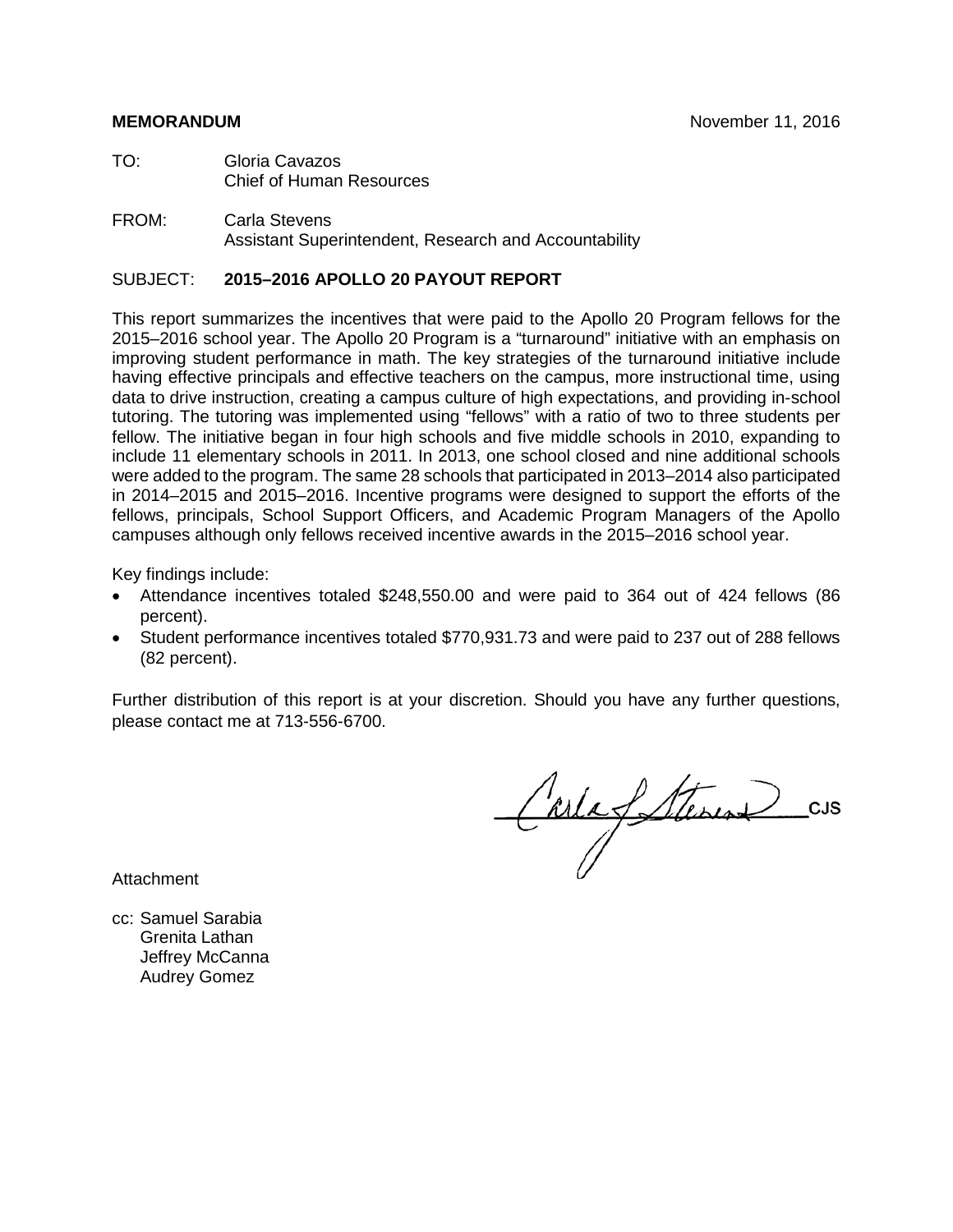### **Houston Independent School District**

# **RESEARCH** Educational Program Report

### **Apollo 20 payout report 2015-2016**

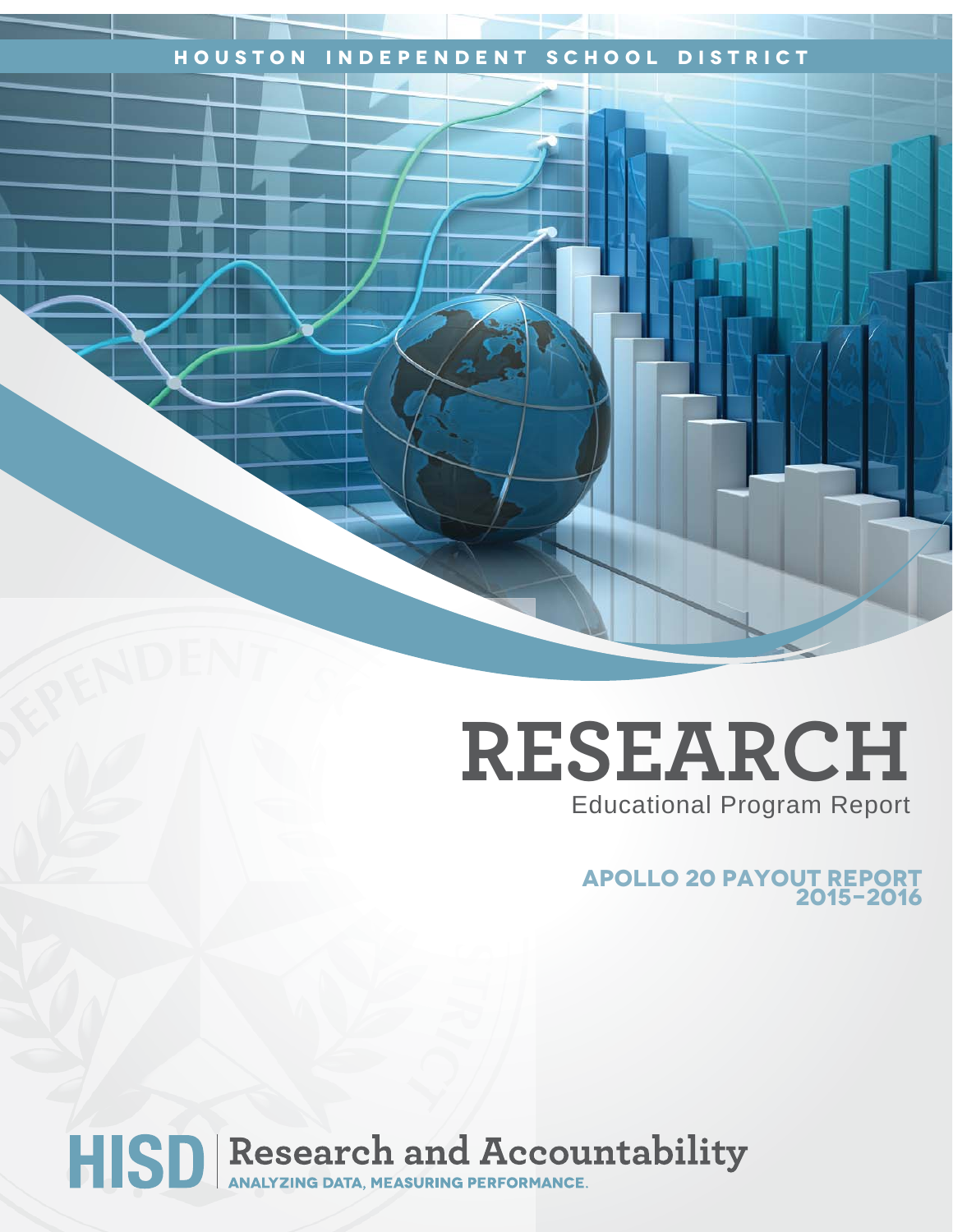

## **2016 Board of Education**

**Manuel Rodriguez, Jr.**  President

**Wanda Adams**  First Vice President

**Diana Dávila** Second Vice President

**Jolanda Jones Secretary** 

**Rhonda Skillern-Jones**  Assistant Secretary

**Anna Eastman Michael L. Lunceford Greg Meyers Harvin C. Moore**

**Richard Carranza** Superintendent of Schools

**Carla Stevens** Assistant Superintendent Department of Research and Accountability

**Elaine Hui** Sr. Research Specialist

**Zack Bigner** Research Manager

**Houston Independent School District** Hattie Mae White Educational Support Center 4400 West 18th StreetHouston, Texas 77092-8501

#### **www.HoustonISD.org**

It is the policy of the Houston Independent School District not to discriminate on the basis of age, color, handicap or disability, ancestry, national origin, marital status, race, religion, sex, veteran status, political affiliation, sexual orientation, gender identity and/or gender expression in its educational or employment programs and activities.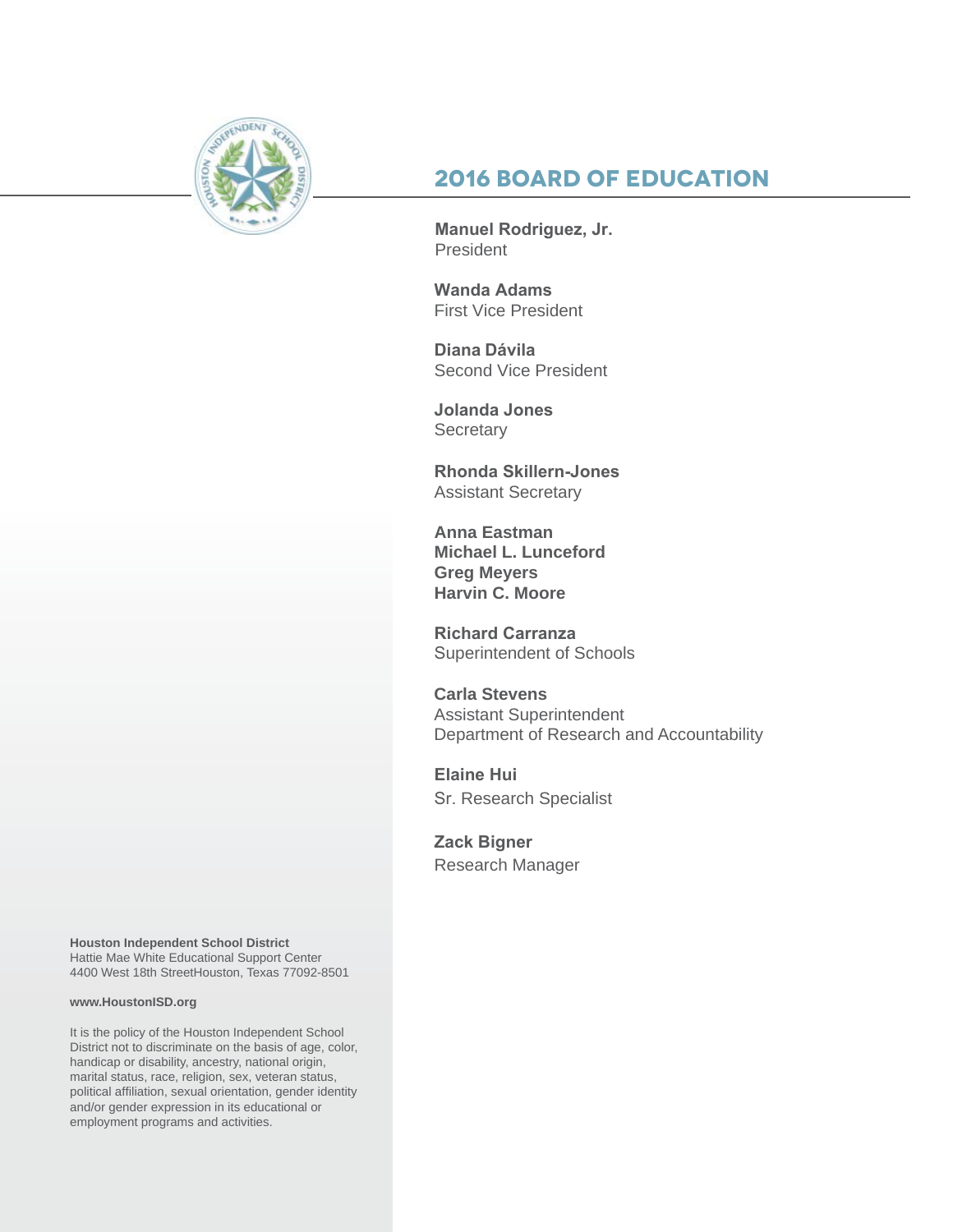### **2015–2016 Apollo 20 Incentive Program Payout Report**

#### **Executive Summary**

#### **Program Description**

In 2010–2011, HISD launched the Apollo 20 Program in four high schools and five middle schools in the district as a "turnaround" initiative with an emphasis on improving student performance in math. The key strategies of the turnaround initiative include having effective principals and effective teachers on the campus, more instructional time, using data to drive instruction, creating a campus culture of high expectations, and providing in-school tutoring. The tutoring was implemented using "fellows" with a ratio of two or three students to one fellow.

In 2011–2012, the program expanded to include 11 elementary schools and added a reading component in one of the middle schools for just this school year. In 2012–2013, there were no changes to the 20 schools that were participating, but in 2013–2014 one school closed and nine additional Apollo-like schools were added to the program. The same 28 schools that participated in 2013–2014 also participated in 2014–2015 and 2015–2016. Incentive programs were designed to support the efforts of the fellows, principals, Academic Program Managers, and School Support Officers of the Apollo campuses although in 2015–2016 incentive awards were only offered to fellows. The incentives in previous years for principals, Academic Program Managers, and School Support Officers were all based on campus-level performance indicators while the program for fellows had an incentive for monthly perfect attendance and a separate incentive for student performance calculated at the end of the school year.

#### **Highlights**

- In 2015–2016, 364 out of 424 fellows (86 percent) received an attendance incentive for a total attendance award payout of \$248,550.00. In 2014–2015, 350 out of 407 fellows (86 percent) received an attendance incentive for a total attendance award payout of \$238,650.00.
- In 2015–2016, 237 out of 288 fellows (82 percent) were eligible and paid for the student performance component of the incentive program. This percentage is slightly higher than in the 2014–2015 school year when 221 out of 277 fellows (80 percent) were eligible and paid for the student performance component of the incentive program.
- A total of \$770,931.73 in student performance incentives was awarded in 2015–2016, which is less than the \$978,672.08 awarded in 2014–2015.

#### **Conclusion**

For the 2015–2016 program year, the Apollo 20 Incentive Program awarded \$248,550.00 in attendance incentives and \$770,931.73 in student performance incentives for a grand total of \$1,019,481.73. While the percentage of fellows receiving the attendance incentive stayed the same as compared to the 2014– 2015 school year, the total amount awarded increased by almost \$10,000. The number and percentage of fellows receiving the student performance incentive increased slightly, but the total amount awarded decreased by more than \$200,000. Some reasons for the decrease are that approximately 400 fewer students were linked to fellows in 2015–2016, and overall, they showed less growth than in 2014–2015.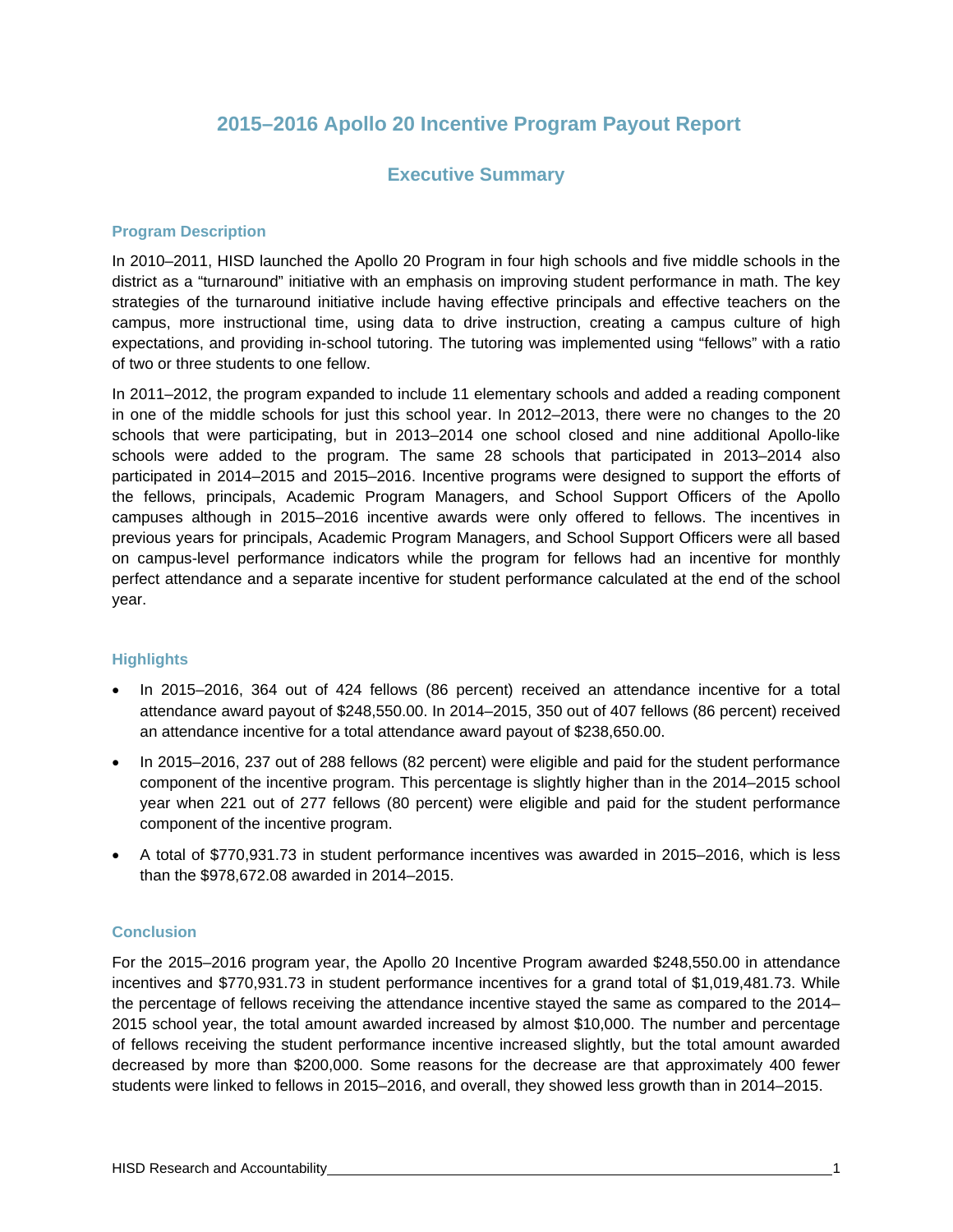Due to budget constraints, incentives were not paid to principals, School Support Officers, or Academic Program Managers for the 2015–2016 school year. In June 2016, the HISD Board also decided that the Apollo 20 program would conclude after the 2015–2016 school year.

#### **Administrative Response**

The administration will review the final cost and results of the Apollo Fellows Incentive Program and will take them into consideration when making decisions on future incentive programs.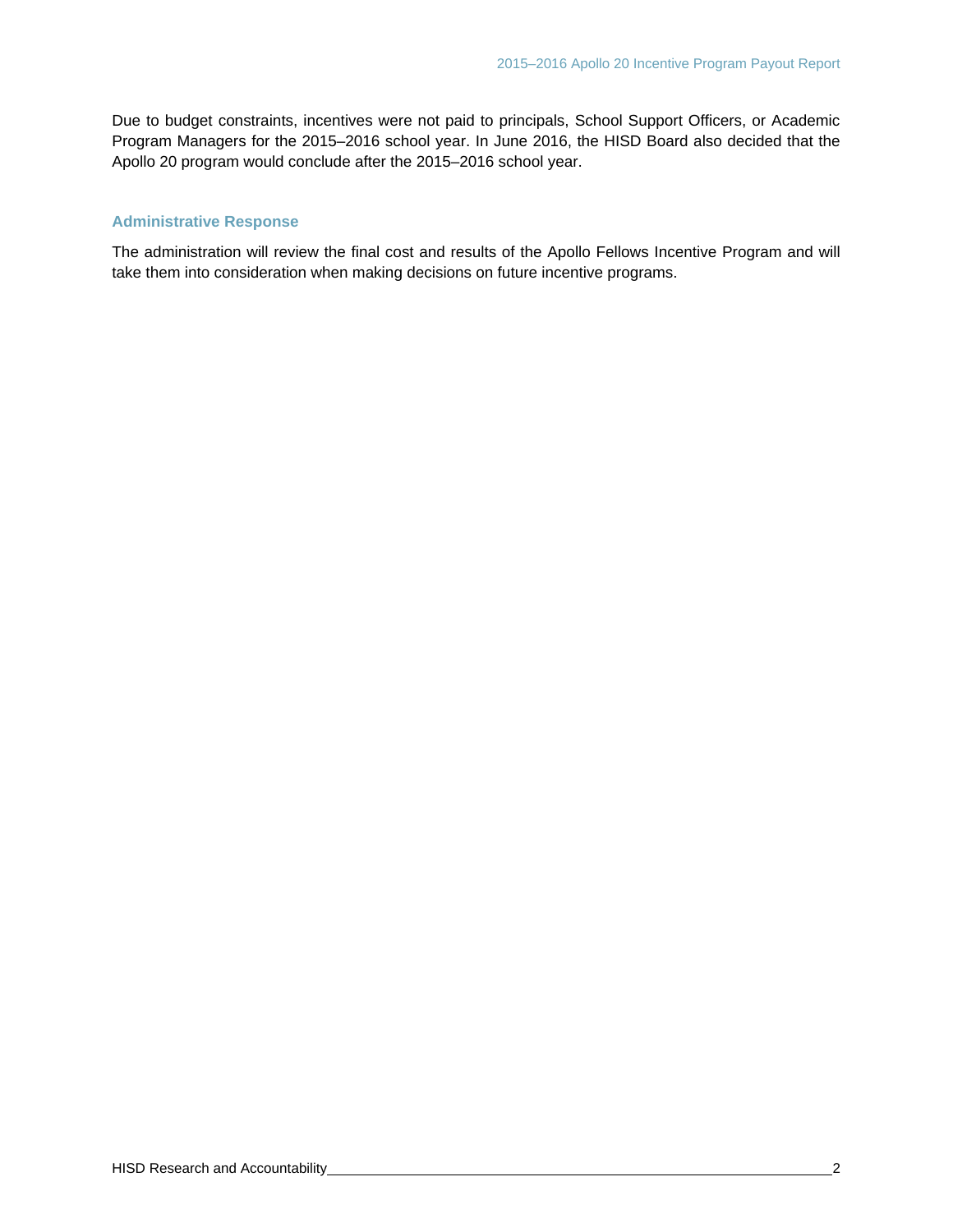### **Introduction**

In 2010, the Houston Independent School District (HISD) launched the Apollo 20 Program as a school "turnaround" initiative for chronic underperforming schools. The program started with four high schools and five middle schools during the 2010–2011 school year and expanded to include 11 elementary schools in the 2011–2012 school year, which continued into the 2012–2013 school year. In 2013–2014, one school closed and nine additional Apollo-like schools were added to the program, and these 28 schools remained in the program for the 2014–2015 and 2015–2016 school years. The key turnaround strategies implemented in the schools to improve student performance were: having an effective principal and effective teachers on the campus, providing more instructional time, using data to drive instruction, providing in-school tutoring, and creating a campus culture of high expectations. Senior academic tutors ("Apollo Fellows") were hired for tutoring students in math and reading. All Apollo campuses offered math tutoring, and Dowling Middle School offered tutoring in reading as well as in math during the 2011–2012 and 2012–2013 school years. To support the efforts of the Apollo 20 campuses, incentive programs were created for fellows, principals, Academic Program Managers, and School Support Officers from the campuses participating in the Apollo Program. In the 2015–2016 school year, incentive programs were only offered to fellows.

#### **Apollo 20 Fellows Incentive Program**

The Apollo 20 Fellows Incentive Program offers incentives to fellows who meet program eligibility requirements and whose students achieve student performance indicators during the school year. The program has two components: Employee Attendance and Student Performance. Each Apollo campus has an established budget for both components. The Employee Attendance component pays an incentive to Apollo fellows for each month of perfect attendance during the 10-month commitment, for a maximum of \$1,500. The Student Performance component budget for each campus is \$3,500 per fellow times the number of fellows assigned to that campus. If the total amount calculated for all fellows at a campus exceeds the campus budget, each tutor's incentive payment is pro-rated according to an agreed-upon formula. See **Appendix A** for the 2015–2016 model and **Appendix B** for the eligibility criteria. Both the award model and the eligibility criteria documents are posted on the ASPIRE portal (http://portal.battelleforkids.org/Aspire/awards/about-2015-2016-apollo-program/2015-2016-appolloprogram-resources) and were approved by the Board in October 2015.

Under the Student Performance component, Apollo fellows are eligible to receive an incentive based on the performance of the students to whom they were linked at the campus where they were assigned. This component has two strands, one for maintaining students already at a high level of achievement and one for raising students' achievement. Students are rank-ordered across all HISD students who took the same version of the exam in the same language in the same year. Exams used in the analysis include the STAAR Math (Grades 3–8 and End-of-Course) and the campus-administered diagnostic exam. The STAAR Math is the primary assessment. When two administrations of the STAAR are not available, the campus-administered diagnostic exam is used. If two administrations of the same exam are not available, the student will not be used in the calculation of the award. In the event that a fellow has more students linked to him/her than is possible within a three-to-one ratio, a pro-rated adjustment is made to that fellow's total incentive payment.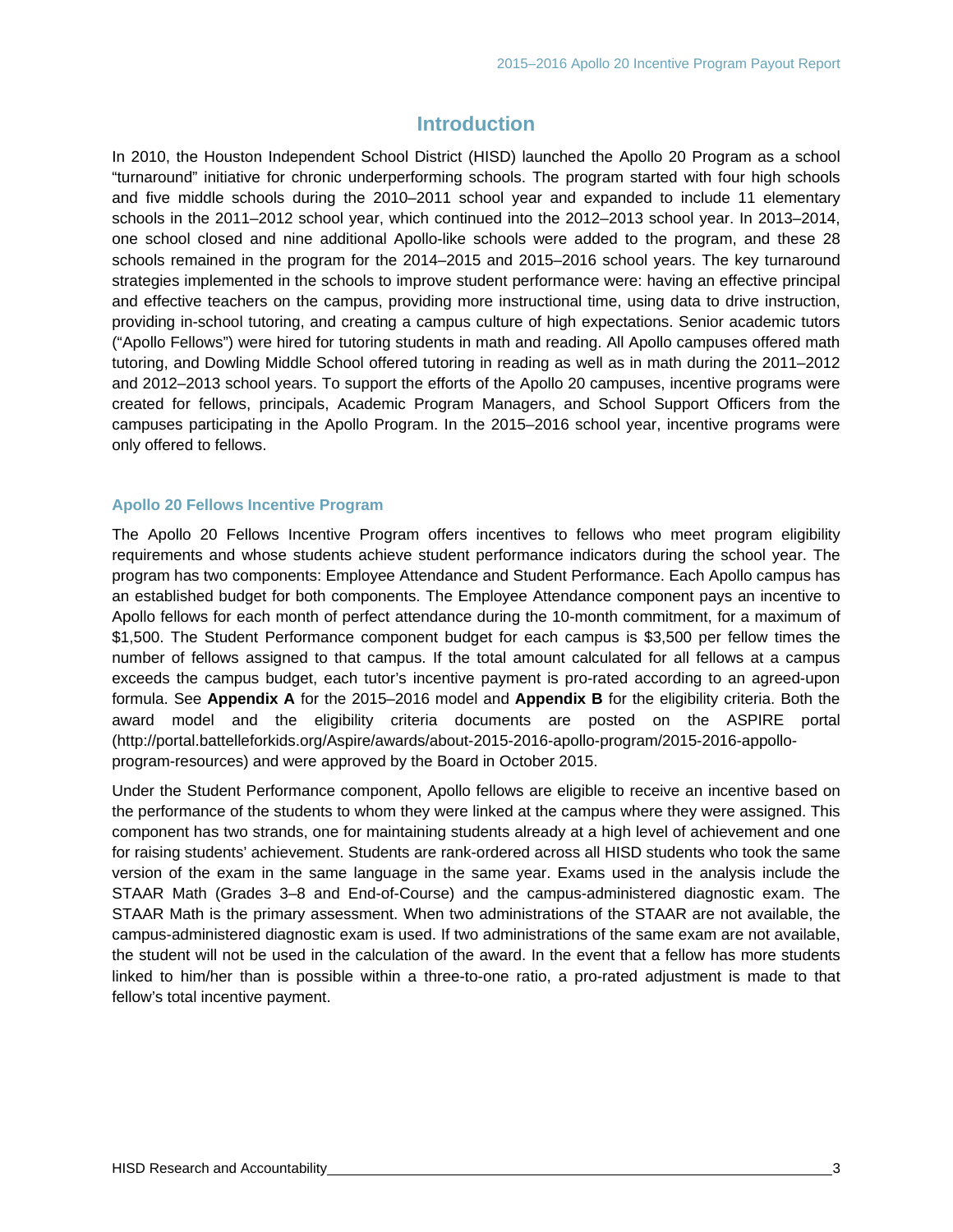### **Results**

#### **Apollo 20 Fellows Incentive Program**

**Table 1** shows the number of math fellows and the total amount of awarded attendance incentives at each school level. While the total amount paid for attendance incentives declined from 2010–2011 through 2012–2013, the amount increased through 2015–2016 to \$248,550.00. **Figure 1** (page 5) shows the percentage of fellows that received an attendance bonus since program inception. The percentage of employees receiving an attendance bonus declined from 2010–2011 through 2012–2013, increased in 2013–2014 and then declined slightly in 2014–2015 and remained at 86 percent in 2015–2016. From 2014–2015 to 2015–2016, the percentage of middle school and high school fellows receiving an attendance incentive increased while the percentage of elementary fellows decreased. Attendance incentives by campus for the 2015–2016 program year are available in **Table 5** in **Appendix C-1**.

| Table 1. Comparison of Apollo 20 Fellows' Attendance Incentives by School Level |                        |                      |                                |                             |                                |  |  |  |  |  |
|---------------------------------------------------------------------------------|------------------------|----------------------|--------------------------------|-----------------------------|--------------------------------|--|--|--|--|--|
| <b>School Year</b>                                                              | <b>School</b><br>Level | #<br><b>Campuses</b> | # Fellows<br><b>Considered</b> | # Fellows<br><b>Awarded</b> | <b>Total Amount</b><br>Awarded |  |  |  |  |  |
|                                                                                 | High                   | 4                    | 134                            | 123                         | \$104,850.00                   |  |  |  |  |  |
| 2010-2011                                                                       | Middle                 | 5                    | 126                            | 115                         | \$102,750.00                   |  |  |  |  |  |
|                                                                                 | Elementary             |                      |                                |                             |                                |  |  |  |  |  |
|                                                                                 | <b>Total</b>           | 9                    | 260                            | 238                         | \$207,600.00                   |  |  |  |  |  |
| 2011-2012                                                                       | High                   | 4                    | 117                            | 95                          | \$71,850.00                    |  |  |  |  |  |
|                                                                                 | Middle                 | 5                    | 110                            | 90                          | \$60,150.00                    |  |  |  |  |  |
|                                                                                 | Elementary             | 11                   | 58                             | 44                          | \$31,650.00                    |  |  |  |  |  |
|                                                                                 | <b>Total</b>           | 20                   | 285                            | 229                         | \$163,650.00                   |  |  |  |  |  |
|                                                                                 | High                   | 4                    | 98                             | 34                          | \$26,550.00                    |  |  |  |  |  |
| 2012-2013                                                                       | Middle                 | 5                    | 112                            | 47                          | \$35,850.00                    |  |  |  |  |  |
|                                                                                 | Elementary             | 11                   | 58                             | 28                          | \$20,250.00                    |  |  |  |  |  |
|                                                                                 | <b>Total</b>           | 20                   | 268                            | 109                         | \$82,650.00                    |  |  |  |  |  |
|                                                                                 | High                   | 9                    | 158                            | 151                         | \$92,550.00                    |  |  |  |  |  |
| 2013-2014                                                                       | Middle                 | 8                    | 129                            | 127                         | \$84,817.50                    |  |  |  |  |  |
|                                                                                 | Elementary             | 11                   | 72                             | 46                          | \$27,000.00                    |  |  |  |  |  |
|                                                                                 | <b>Total</b>           | 28                   | 359                            | 324                         | \$204,367.50                   |  |  |  |  |  |
|                                                                                 | High                   | 9                    | 211                            | 174                         | \$108,750.00                   |  |  |  |  |  |
| 2014-2015                                                                       | Middle                 | 8                    | 134                            | 114                         | \$81,750.00                    |  |  |  |  |  |
|                                                                                 | Elementary             | 11                   | 62                             | 62                          | \$48,150.00                    |  |  |  |  |  |
|                                                                                 | <b>Total</b>           | 28                   | 407                            | 350                         | \$238,650.00                   |  |  |  |  |  |
|                                                                                 | High                   | 9                    | 208                            | 177                         | \$123,450.00                   |  |  |  |  |  |
| 2015-2016                                                                       | Middle                 | 8                    | 152                            | 132                         | \$85,200.00                    |  |  |  |  |  |
|                                                                                 | Elementary             | 11                   | 64                             | 55                          | \$39,900.00                    |  |  |  |  |  |
|                                                                                 | <b>Total</b>           | 28                   | 424                            | 364                         | \$248,550.00                   |  |  |  |  |  |

*Source: HISD Budgeting & Financial Planning Department*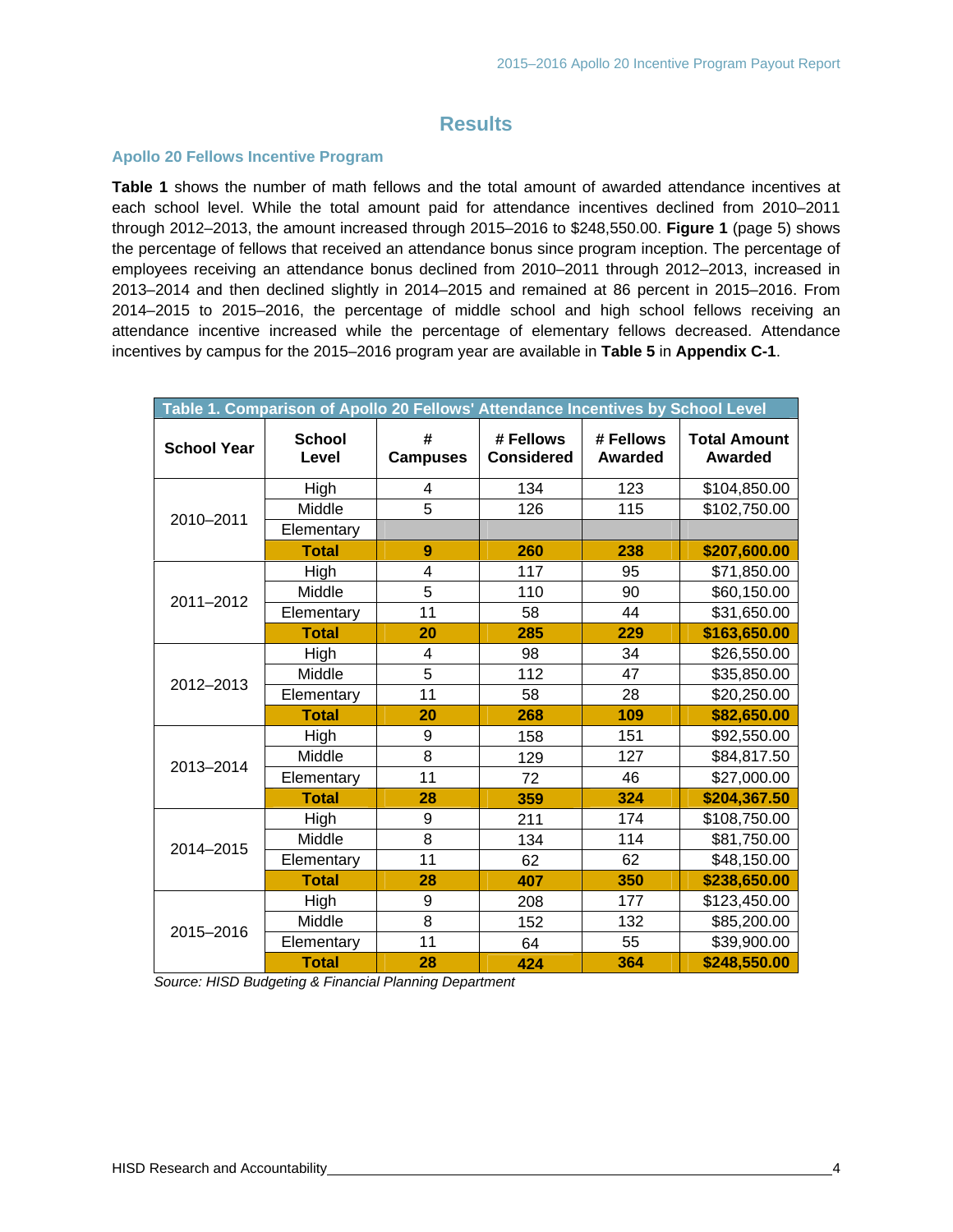

**Figure 1. Percentage of Apollo fellows awarded an attendance incentive by school level and year.** 

*Source: HISD Budgeting & Financial Planning Department* 

**Table 2** (page 6) shows the number of fellows awarded for their students' performance and the total adjusted incentive amounts at each school level. In 2010–2011, 178 fellows from nine campuses were awarded a total of \$626,952.00. The total student performance incentive award amount peaked in 2013– 2014 at \$1,021,426.82 and has since decreased to \$770,931.73 in 2015–2016. **Figure 2** (page 7) shows the percentage of fellows that received an award based on student performance. At the end of the 2015– 2016 school year, 288 fellows had provided linkage information that tied them to the students they tutored during the year as of February 2016 and were considered for a student performance incentive award. Out of the 288 fellows considered for an incentive, 237 (82 percent) met all eligibility and payout requirements of the program. For campus level information by program year, see **Tables 6–11** in **Appendix C-2**.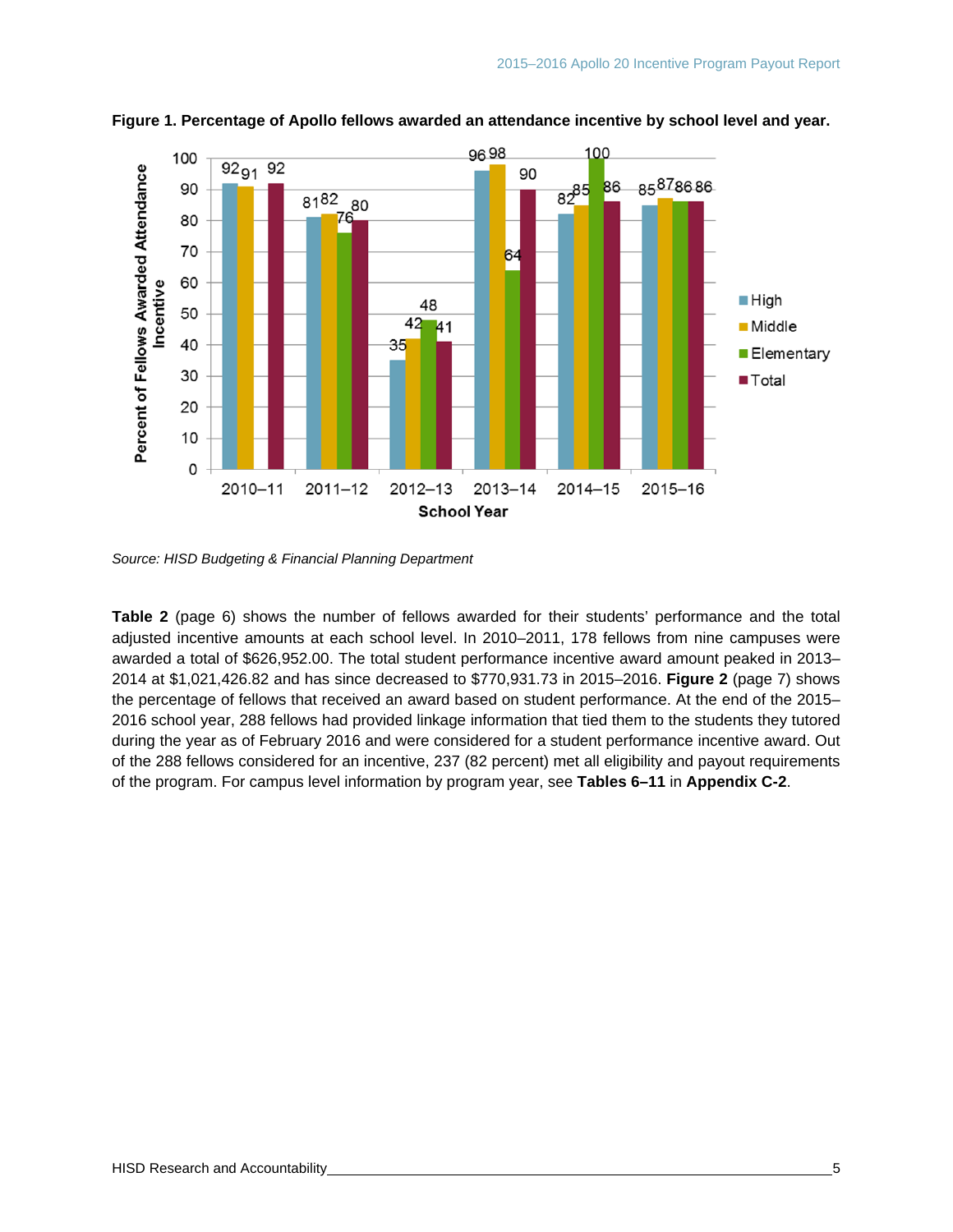| Table 2. Comparison of Apollo 20 Fellows' Adjusted Awards for Student<br><b>Performance by School Level</b> |                        |                      |                                |                             |                                |  |  |  |  |
|-------------------------------------------------------------------------------------------------------------|------------------------|----------------------|--------------------------------|-----------------------------|--------------------------------|--|--|--|--|
| <b>School Year</b>                                                                                          | <b>School</b><br>Level | #<br><b>Campuses</b> | # Fellows<br><b>Considered</b> | # Fellows<br><b>Awarded</b> | <b>Total Amount</b><br>Awarded |  |  |  |  |
|                                                                                                             | High                   | 4                    | 108                            | 83                          | \$286,139.00                   |  |  |  |  |
| 2010-2011                                                                                                   | Middle                 | 5                    | 109                            | 95                          | \$340,813.00                   |  |  |  |  |
|                                                                                                             | Elementary             |                      |                                |                             |                                |  |  |  |  |
|                                                                                                             | <b>Total</b>           | 9                    | 217                            | 178                         | \$626,952.00                   |  |  |  |  |
|                                                                                                             | High                   | 4                    | 99                             | 68                          | \$321,170.00                   |  |  |  |  |
| 2011-2012                                                                                                   | Middle                 | 5                    | 83                             | 67                          | \$277,767.00                   |  |  |  |  |
|                                                                                                             | Elementary             | 11                   | 56                             | 37                          | \$149,293.00                   |  |  |  |  |
|                                                                                                             | <b>Total</b>           | 20                   | 238                            | 172                         | \$748,230.00                   |  |  |  |  |
|                                                                                                             | High                   | 4                    | 122                            | 71                          | \$282,951.00                   |  |  |  |  |
| 2012-2013                                                                                                   | Middle                 | 5                    | 126                            | 81                          | \$328,501.00                   |  |  |  |  |
|                                                                                                             | Elementary             | 11                   | 70                             | 41                          | \$128,542.00                   |  |  |  |  |
|                                                                                                             | <b>Total</b>           | 20                   | 318                            | 193                         | \$739,994.00                   |  |  |  |  |
|                                                                                                             | High                   | 9                    | 96                             | 80                          | \$436,058.68                   |  |  |  |  |
| 2013-2014                                                                                                   | Middle                 | 8                    | 100                            | 79                          | \$423,493.14                   |  |  |  |  |
|                                                                                                             | Elementary             | 11                   | 46                             | 35                          | \$161,875.00                   |  |  |  |  |
|                                                                                                             | <b>Total</b>           | 28                   | 242                            | 194                         | \$1,021,426.82                 |  |  |  |  |
|                                                                                                             | High                   | 9                    | 120                            | 97                          | \$424,204.13                   |  |  |  |  |
| 2014-2015                                                                                                   | Middle                 | 8                    | 106                            | 80                          | \$368,655.97                   |  |  |  |  |
|                                                                                                             | Elementary             | 11                   | 51                             | 44                          | \$185,811.98                   |  |  |  |  |
|                                                                                                             | <b>Total</b>           | 28                   | 277                            | 221                         | \$978,672.08                   |  |  |  |  |
|                                                                                                             | High                   | 9                    | 137                            | 114                         | \$319,002.30                   |  |  |  |  |
| 2015-2016                                                                                                   | Middle                 | 8                    | 107                            | 86                          | \$316,817.83                   |  |  |  |  |
|                                                                                                             | Elementary             | 11                   | 44                             | 37                          | \$135,111.60                   |  |  |  |  |
|                                                                                                             | <b>Total</b>           | 28                   | 288                            | 237                         | \$770,931.73                   |  |  |  |  |

*Sources: Battelle for Kids – Final Eligibility data file, 2011–2016; HISD Research & Accountability Department – Final Payout data file, 2011–2016*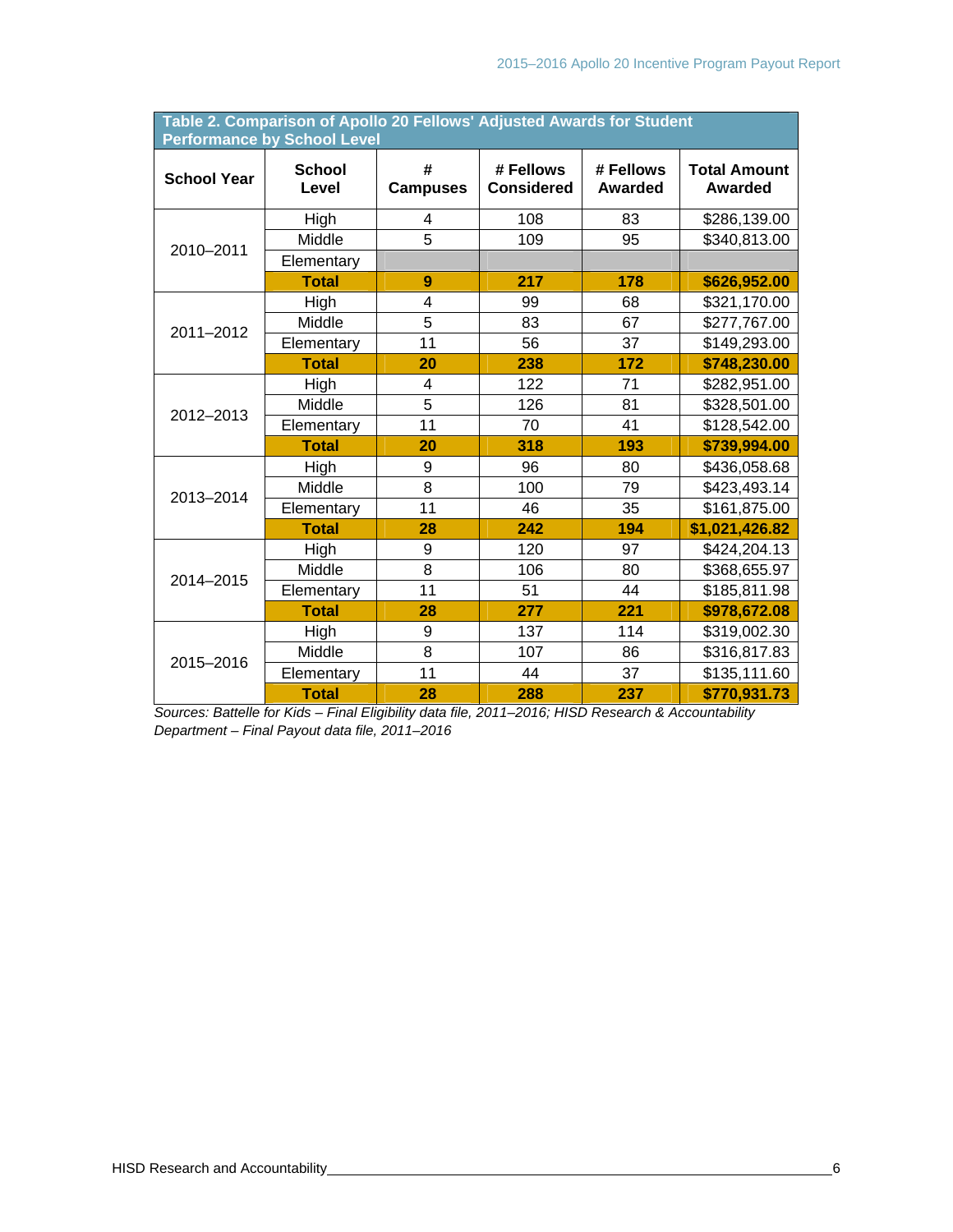

**Figure 2. Percentage of considered Apollo fellows awarded for student performance by school level and year.** 

*Sources: Battelle for Kids – Final Eligibility data file, 2011–2016; HISD Research & Accountability Department – Final Payout data file, 2011–2016* 

**Table 3** (page 8) shows the unadjusted award amounts by strand across six years. It shows that, had there not been award amount limits per campus, the student achievement award strand total would have increased for middle and elementary school fellows from 2014–2015 to 2015–2016.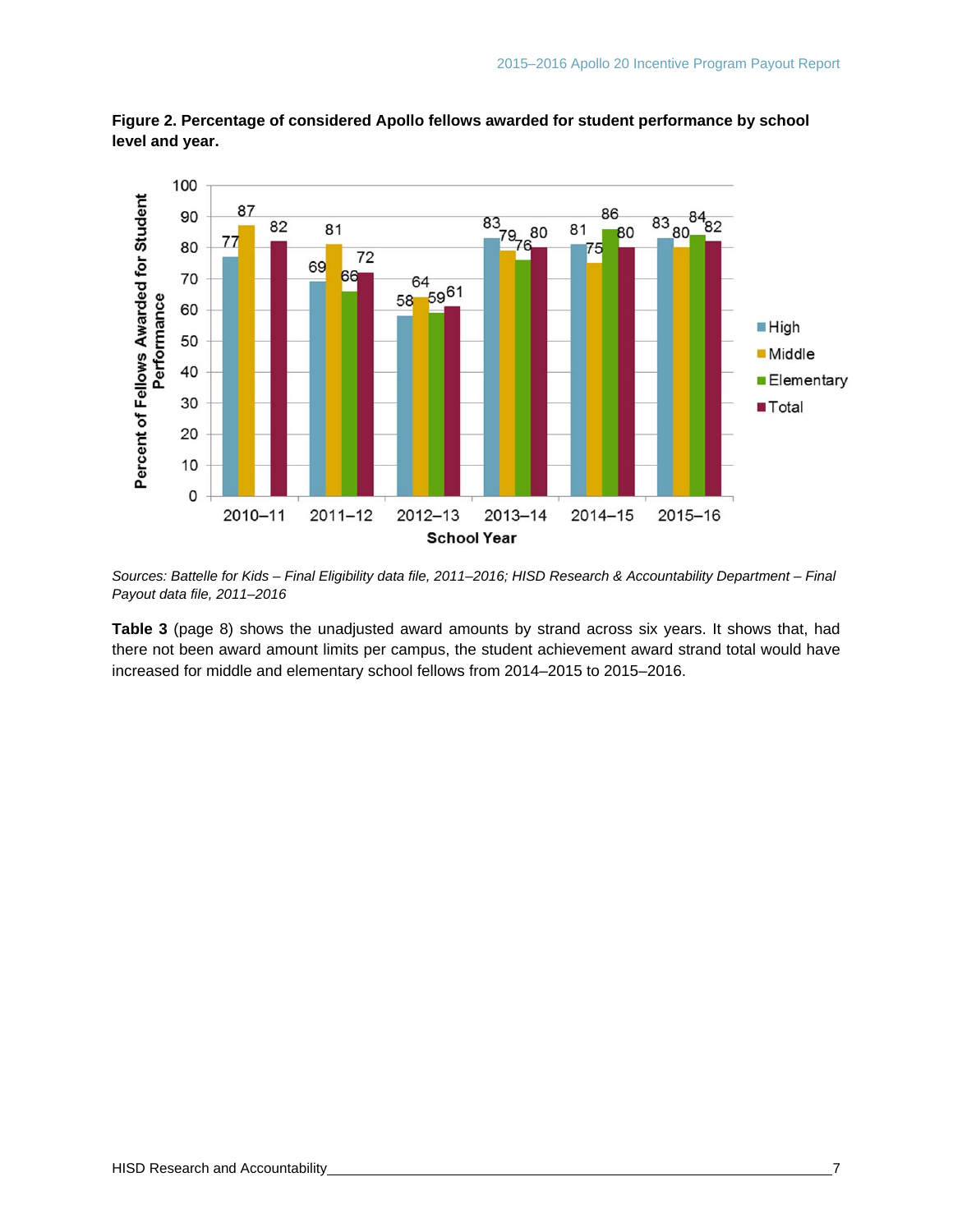|                    | Table 3. Comparison of Apollo 20 Fellows' Unadjusted Awards by Strand |            |                                                       |                                                |  |  |  |  |  |  |  |
|--------------------|-----------------------------------------------------------------------|------------|-------------------------------------------------------|------------------------------------------------|--|--|--|--|--|--|--|
| <b>School Year</b> | <b>School Level</b>                                                   | # Campuses | <b>Student</b><br><b>Achievement</b><br><b>Awards</b> | <b>Student</b><br>Improvement<br><b>Awards</b> |  |  |  |  |  |  |  |
|                    | High                                                                  | 4          | \$12,750.00                                           | \$348,132.00                                   |  |  |  |  |  |  |  |
| 2010-2011          | Middle                                                                | 5          | \$11,700.00                                           | \$400,080.00                                   |  |  |  |  |  |  |  |
|                    | Elementary                                                            |            |                                                       |                                                |  |  |  |  |  |  |  |
|                    | <b>Total</b>                                                          | 9          | \$24,450.00                                           | \$748,212.00                                   |  |  |  |  |  |  |  |
|                    | High                                                                  | 4          | \$11,500.00                                           | \$496,500.00                                   |  |  |  |  |  |  |  |
| 2011-2012          | Middle                                                                | 5          | \$8,100.00                                            | \$342,690.00                                   |  |  |  |  |  |  |  |
|                    | Elementary                                                            | 11         | \$3,250.00                                            | \$318,225.00                                   |  |  |  |  |  |  |  |
|                    | <b>Total</b>                                                          | 20         | \$22,850.00                                           | \$1,157,415.00                                 |  |  |  |  |  |  |  |
|                    | High                                                                  | 4          | \$16,250.00                                           | \$418,425.00                                   |  |  |  |  |  |  |  |
| 2012-2013          | Middle                                                                | 5          | \$11,100.00                                           | \$430,890.00                                   |  |  |  |  |  |  |  |
|                    | Elementary                                                            | 11         | \$5,500.00                                            | \$182,125.00                                   |  |  |  |  |  |  |  |
|                    | <b>Total</b>                                                          | 20         | \$32,850.00                                           | \$1,031,440.00                                 |  |  |  |  |  |  |  |
|                    | High                                                                  | 9          | \$17,250.00                                           | \$499,000.00                                   |  |  |  |  |  |  |  |
| 2013-2014          | Middle                                                                | 8          | \$24,900.00                                           | \$447,960.00                                   |  |  |  |  |  |  |  |
|                    | Elementary                                                            | 11         | \$4,250.00                                            | \$164,650.00                                   |  |  |  |  |  |  |  |
|                    | <b>Total</b>                                                          | 28         | \$46,400.00                                           | \$1,111,610.00                                 |  |  |  |  |  |  |  |
|                    | High                                                                  | 9          | \$27,500.00                                           | \$504,200.00                                   |  |  |  |  |  |  |  |
| 2014-2015          | Middle                                                                | 8          | \$15,300.00                                           | \$508,470.00                                   |  |  |  |  |  |  |  |
|                    | Elementary                                                            | 11         | \$8,750.00                                            | \$218,375.00                                   |  |  |  |  |  |  |  |
|                    | <b>Total</b>                                                          | 28         | \$51,550.00                                           | \$1,231,045.00                                 |  |  |  |  |  |  |  |
|                    | High                                                                  | 9          | \$24,250.00                                           | \$418,575.00                                   |  |  |  |  |  |  |  |
| 2015-2016          | Middle                                                                | 8          | \$18,600.00                                           | \$408,150.00                                   |  |  |  |  |  |  |  |
|                    | Elementary                                                            | 11         | \$11,250.00                                           | \$143,475.00                                   |  |  |  |  |  |  |  |
|                    | <b>Total</b>                                                          | 28         | \$54,100.00                                           | \$970,200.00                                   |  |  |  |  |  |  |  |

*Sources: Battelle for Kids – Final Eligibility data file, 2011–2016; HISD Research & Accountability Department – Final Payout data file, 2011–2016* 

#### **Apollo 20 Principals Incentive Program**

Due to budget constraints, no incentive program was offered to Apollo 20 principals for the 2015–2016 school year. Principal award amounts from 2010–2011 through 2014–2015 can be found in **Table 12** in **Appendix C-3**.

#### **Apollo 20 School Support Officers and Academic Program Managers Incentive Program**

Due to budget constraints, no incentive program was offered to Apollo 20 School Support Officers or Academic Program Managers for the 2015–2016 school year. Award amounts paid to School Support Officers and Academic Program Managers from 2011–2012 through 2014–2015 can be found in **Table 13** in **Appendix C-4**.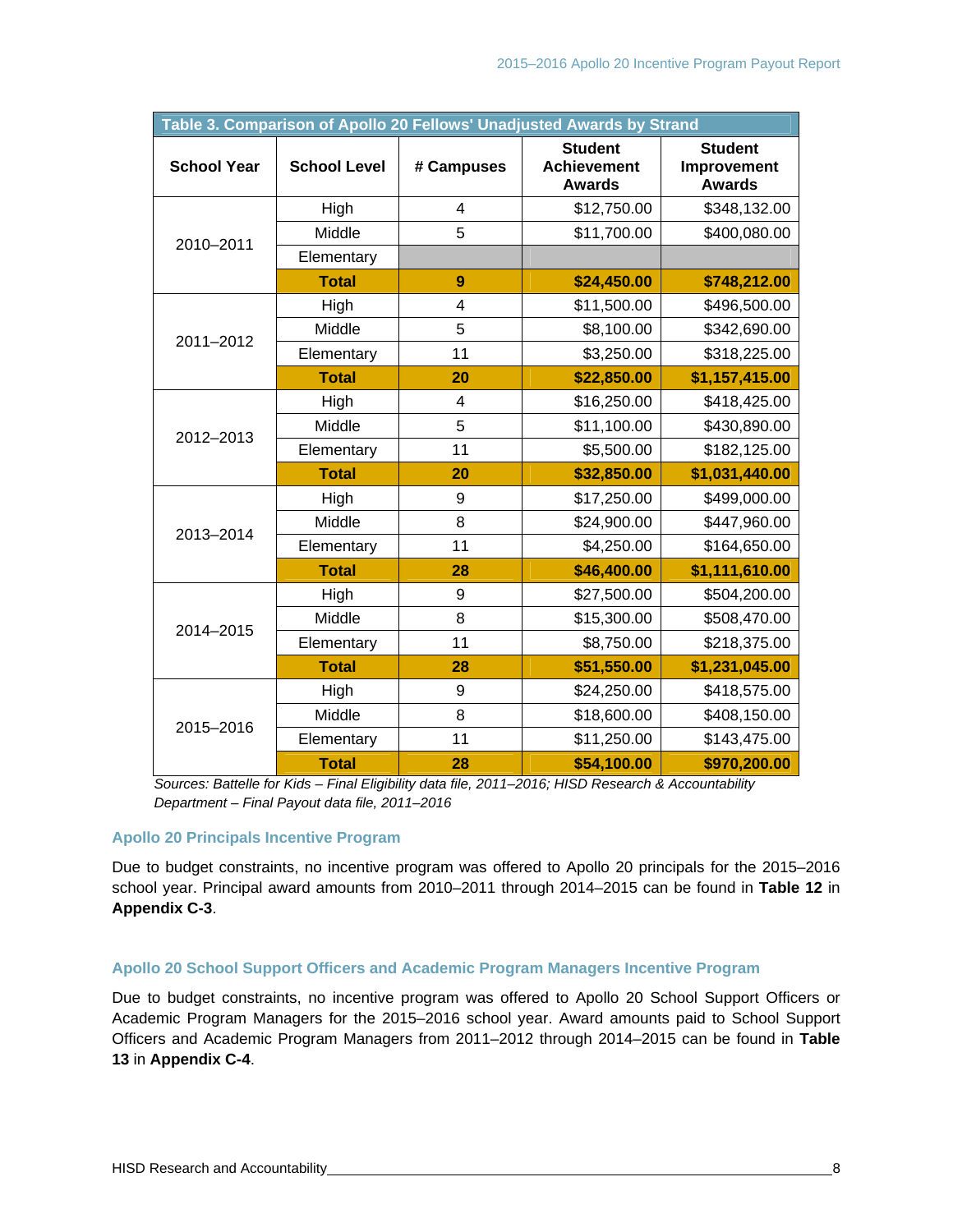#### **Total Award Amounts**

For the 2015–2016 school year, a total of \$1,019,481.73 in attendance incentives and student performance incentives was awarded to fellows. **Table 4** shows the total amounts awarded from 2010– 2011 through 2015–2016.

|                       | Table 4. Comparison of Total Apollo 20 Incentive Awards |                                                                                       |                                        |                                                                                |                                                                    |                    |  |  |  |  |  |
|-----------------------|---------------------------------------------------------|---------------------------------------------------------------------------------------|----------------------------------------|--------------------------------------------------------------------------------|--------------------------------------------------------------------|--------------------|--|--|--|--|--|
| <b>School</b><br>Year | # Campuses                                              | <b>Total Fellow</b><br><b>Incentive</b><br>(Attendance<br>and Student<br>Performance) | Total<br><b>Principal</b><br>Incentive | Total<br><b>School</b><br><b>Support</b><br><b>Officer</b><br><b>Incentive</b> | Total<br>Academic<br>Program<br><b>Manager</b><br><b>Incentive</b> | <b>Grand Total</b> |  |  |  |  |  |
| $2010 -$<br>2011      | 9                                                       | \$834,552.00                                                                          | \$63,030.00                            |                                                                                |                                                                    | \$897,582.00       |  |  |  |  |  |
| $2011 -$<br>2012      | 20                                                      | \$911,880.00                                                                          | \$93,169.58                            | \$10,850.20                                                                    | \$2,296.28                                                         | \$1,018,196.06     |  |  |  |  |  |
| $2012 -$<br>2013      | 20                                                      | \$822,644.00                                                                          | \$54,145.68                            | \$5,224.05                                                                     | \$1,139.32                                                         | \$883,153.05       |  |  |  |  |  |
| $2013 -$<br>2014      | 28                                                      | \$1,225,794.32                                                                        | \$86,933.84                            | \$16,148.87                                                                    | \$991.63                                                           | \$1,329,868.66     |  |  |  |  |  |
| $2014 -$<br>2015      | 28                                                      | \$1,217,322.08                                                                        | \$103,353.21                           | \$15,015.85                                                                    | \$868.89                                                           | \$1,336,560.03     |  |  |  |  |  |
| $2015 -$<br>2016      | 28                                                      | \$1,019,481.73                                                                        |                                        |                                                                                |                                                                    | \$1,019,481.73     |  |  |  |  |  |

*Sources: Battelle for Kids – Final Eligibility data file, 2011–2016; HISD Research & Accountability Department – Final Payout data file, 2011–2016* 

*--Incentives were not awarded to School Support Officers or Academic Program Managers in 2010–2011 or to Principals, School Support Officers, or Academic Program Managers in 2015–2016.* 

### **Conclusion**

For the 2015–2016 program year, the Apollo 20 Incentive Program awarded \$248,550.00 in attendance incentives and \$770,931.73 in student performance incentives for a grand total of \$1,019,481.73. While the percentage of fellows receiving the attendance incentive stayed the same as compared to the 2014– 2015 school year, the total amount awarded increased by almost \$10,000. The number and percentage of fellows receiving the student performance incentive increased slightly, but the total amount awarded decreased by more than \$200,000. Some reasons for the decrease are that approximately 400 fewer students were linked to fellows in 2015–2016, and overall, they showed less growth than in 2014–2015.

Due to budget constraints, incentives were not paid to principals, School Support Officers, or Academic Program Managers for the 2015–2016 school year. In June 2016, the HISD Board also decided that the Apollo 20 program would conclude after the 2015–2016 school year.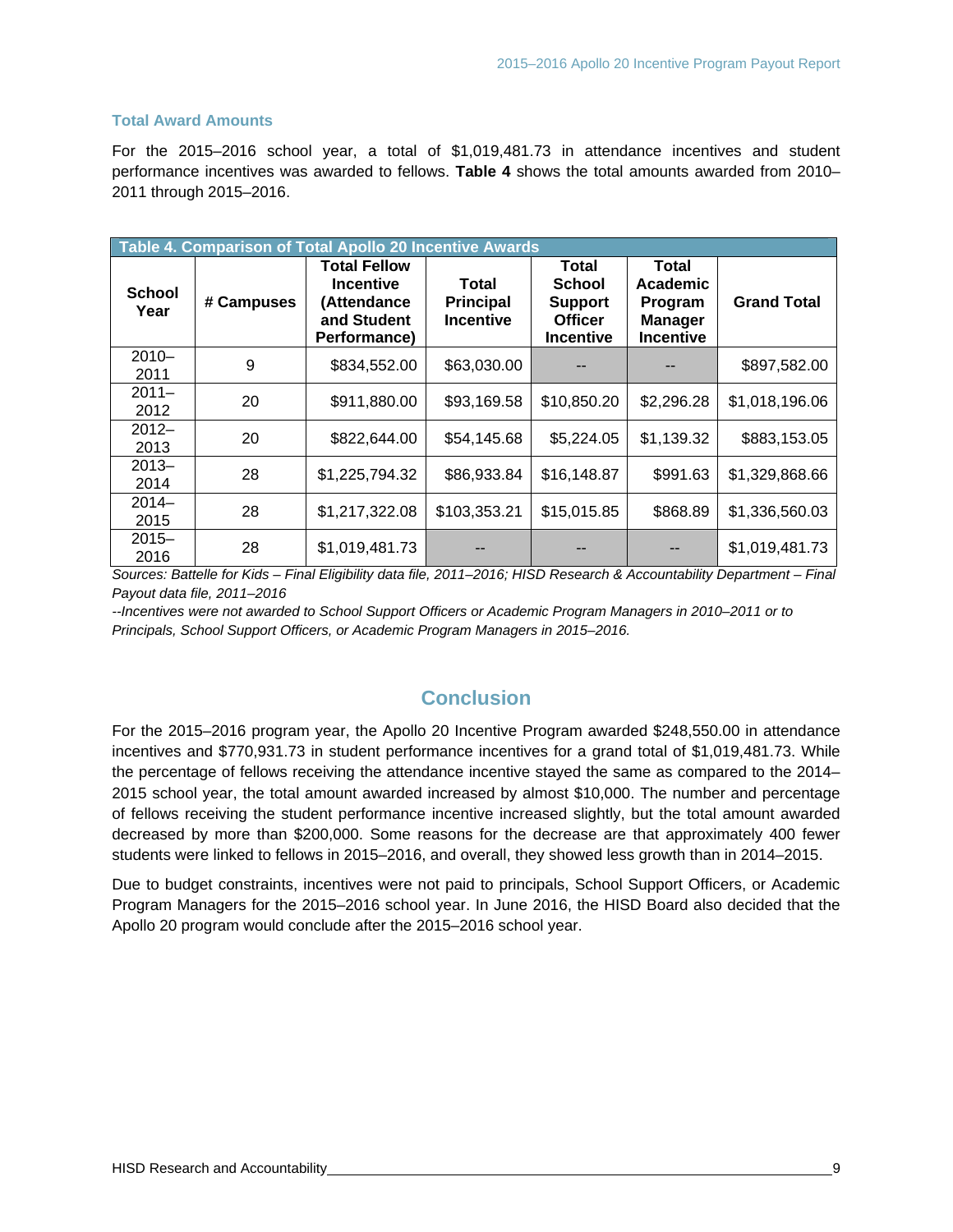### **Appendix A**

#### Apollo 20 Fellows Incentive Program Model

There are two components to the 2015–2016 Apollo and Apollo-like Math Fellows Incentive Program – an incentive for employee attendance and an incentive for student performance. This describes the Student Performance Component.

#### Student Performance Component

Math Fellows are eligible to receive an incentive, determined by student performance of students they are linked to, at the campus they are assigned to. The Student Performance Component of the award will be paid out after the start of the following school year, once final corrected STAAR and award amounts compiled. In the absence of two years of matching state data, awards will be calculated using diagnostic test scores from the beginning of the year (Fall 2015) and the end of the year (Spring 2016).

Math Fellows will be awarded in two strands, one for maintaining students already at a high level of achievement and one for raising all other students' achievement. The total incentive payment is the sum of the amount awarded for each strand, subject to adjustments for the number of students tutored and the campus budget.

Students will be rank-ordered across all HISD students who took the same version of the exam in the same language in the same year. For example, all 3<sup>rd</sup> grade Math STAAR version "S" (regular version) exams administered in English in 2015 will be ranked together; all 3<sup>rd</sup> grade Math STAAR version "M" (modified version) exams administered in English in 2015 will be ranked together; etc. Exams to be used include the Math STAAR (3-8 and End-of-Course) and the campus-administered diagnostic exam. The Math STAAR is the primary assessment. When two administrations of the STAAR are not available, the campus-administered diagnostic exam will be used. If two administrations of the same exam are not available, the student will not be used in the calculation of the award. Note that the exam must have been administered in HISD; testing data from outside the district is not used in rankings or award calculations.

#### **Strand One: Student Achievement**

#### Elementary Schools

For all students linked to the Fellow who ranked at the 80<sup>th</sup> percentile or higher on the HISD distribution of STAAR or diagnostic in 2015, \$250 will be awarded for each student who ranks at the  $80<sup>th</sup>$  percentile or higher on the HISD distribution for the same exam in 2016.

#### Middle Schools

For all students linked to the Fellow who ranked at the 80<sup>th</sup> percentile or higher on the HISD distribution of STAAR or diagnostic in 2015, \$300 will be awarded for each student who ranks at the  $80<sup>th</sup>$  percentile or higher on the HISD distribution for the same exam in 2016.

#### High Schools

For all students linked to the Fellow who ranked at the 80<sup>th</sup> percentile or higher on the HISD distribution of STAAR, STAAR-EOC or diagnostic in 2015, \$250 will be awarded for each student who ranks at the 80<sup>th</sup> percentile or higher on the HISD distribution for the same exam in 2016.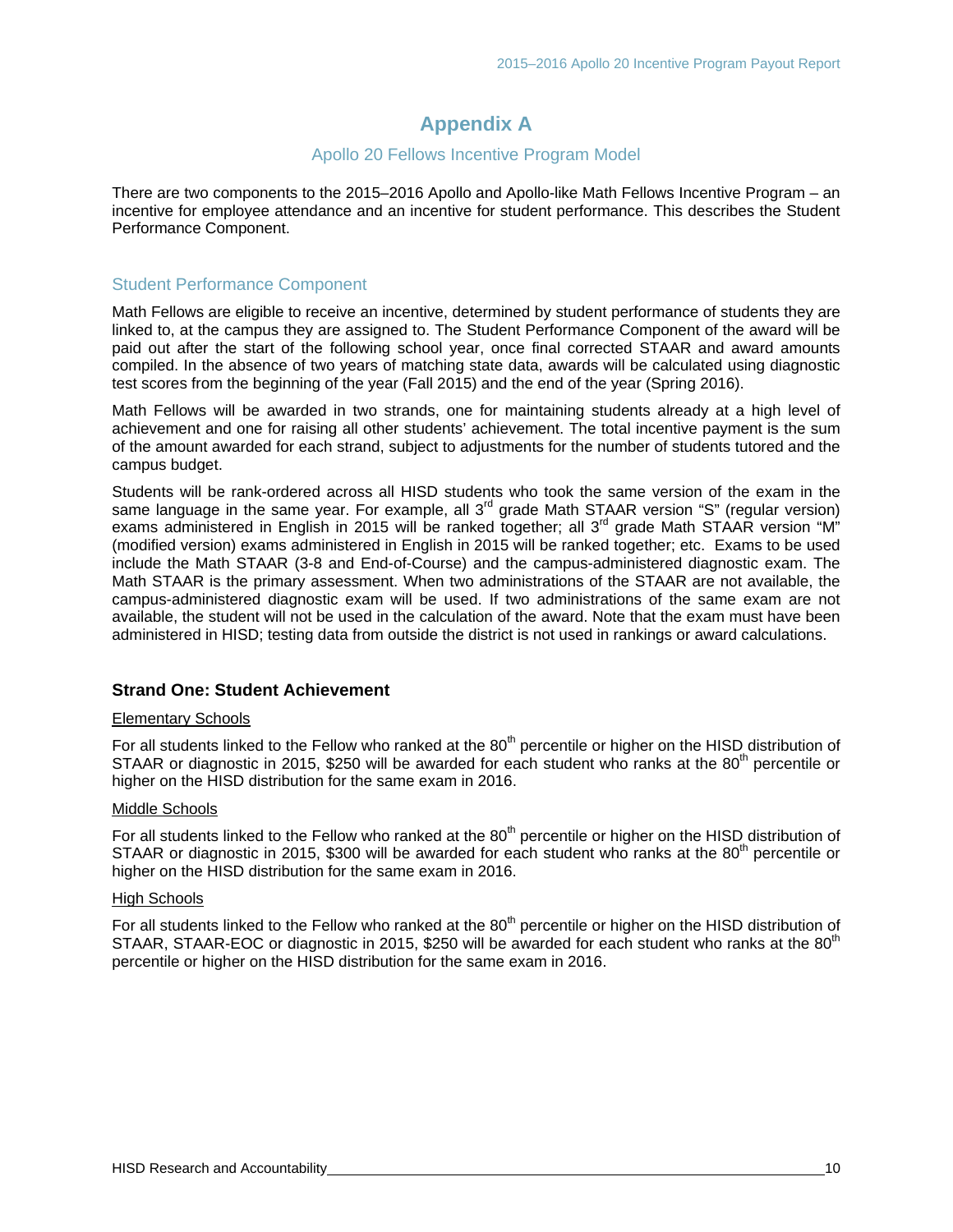#### **Strand Two: Student Improvement**

#### Elementary Schools

For all students linked to the Fellow who ranked below the  $80<sup>th</sup>$  percentile on the HISD distribution of STAAR or diagnostic in 2015, \$25 will be awarded for each percentile point increase on the HISD distribution for the same exam in 2016.

#### Middle Schools

For all students linked to the Fellow who ranked below the  $80<sup>th</sup>$  percentile on the HISD distribution of STAAR or diagnostic in 2015, \$30 will be awarded for each percentile point increase on the HISD distribution for the same exam in 2016.

#### High Schools

For all students linked to the Fellow who ranked below the  $80<sup>th</sup>$  percentile on the HISD distribution of STAAR, STAAR-EOC, or diagnostic in 2015, \$25 will be awarded for each percentile point increase on the HISD distribution for the same exam in 2016.

#### **Adjustments for Number of Students**

In the event that a Fellow has more students linked to him/her than is possible within a three-to-one ratio, an adjustment will be made to that Fellow's total incentive payment.

If the total number of students used for award calculation linked to a Fellow exceeds the maximum linkages for that school's schedule, then the Fellow's earned student performance incentive will be adjusted according to the following formula:

 $E_{\text{adi}} = (E/T)$  \* M

Where:

 $E_{\text{adj}}$  = Fellow Earned Student Performance Incentive adjusted for number of student linkages

E = Fellow Earned Student Performance Incentive (sum of Strands 1 and 2)

 $T =$  Total number of students used in award calculation

M = Maximum number of student linkages possible in a 3-to-1 ratio, as defined by the original Apollo 20 program

#### **Adjustments for Campus Budget**

Each Apollo or Apollo-like campus has an established budget for this component of the Math Fellows Incentive Program, which is \$3,500 per Fellow multiplied by the number of Fellows assigned to that campus. The maximum amount that can be awarded to all Fellows at each campus is limited to this budgeted amount.

If the total amount awarded to all Fellows at a campus exceeds the campus budget, then each Fellow's incentive payments will be pro-rated according to the following formula:

 $IP = (E_{\text{adj}}/S)$  \* (Campus Budget)

Where:

IP = Fellow Incentive Payment

 $E_{\text{adi}}$  = Fellow Earned Student Performance Incentive adjusted for number of students

S = sum of all Fellows' Earned Student Performance Incentives at Campus X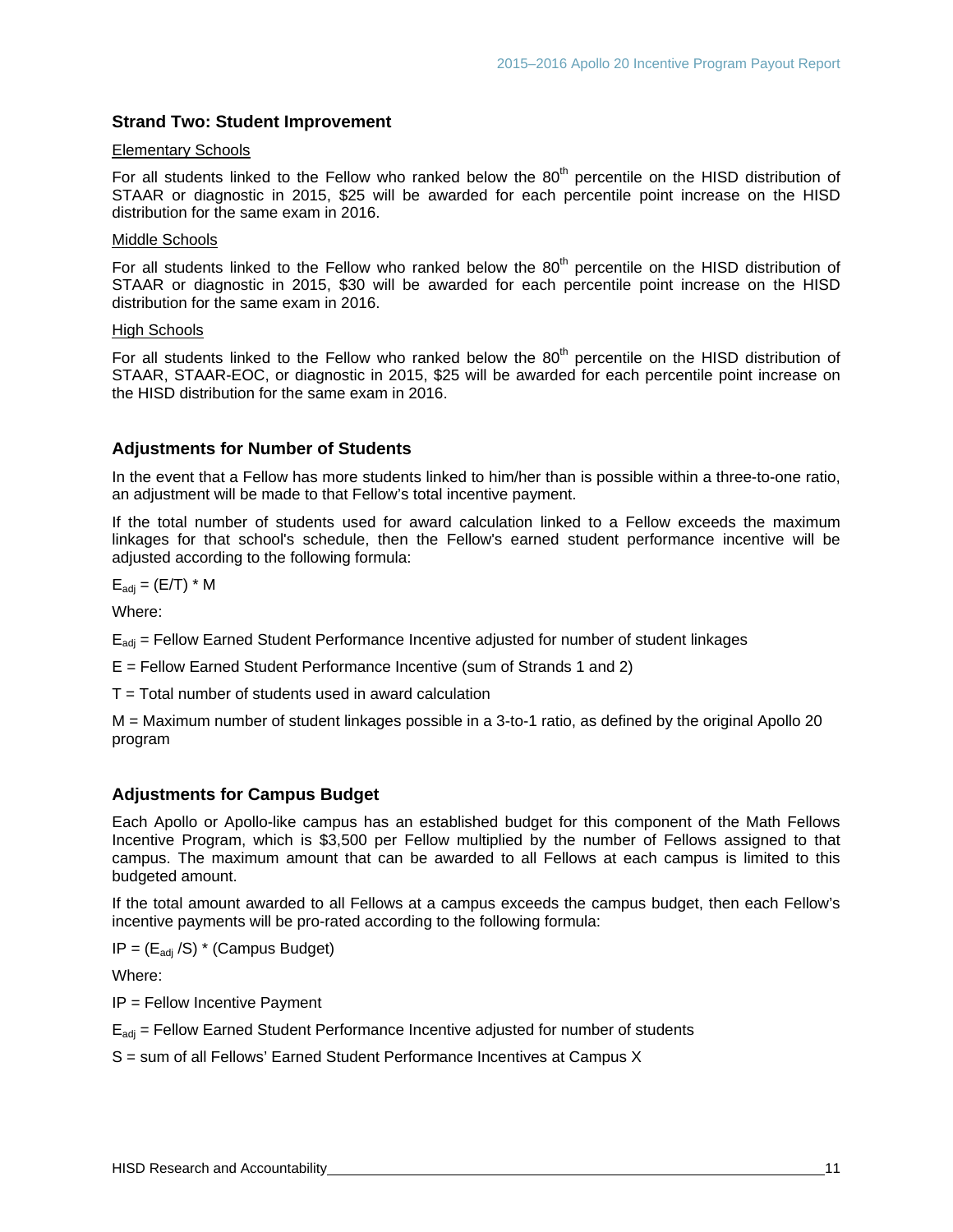### **Appendix B**

#### Apollo 20 Fellows Incentive Program Eligibility Document

There are two components to the 2015–2016 Apollo and Apollo-like Fellows Incentive Program—an incentive for employee attendance and an incentive for student performance. To be eligible for the program, an HISD employee must meet General Eligibility Requirements, and separate requirements pertaining to each of the two components.

#### General Eligibility Requirements

To be eligible to participate in the 2015–2016 Apollo and Apollo-like Fellows Incentive Program, an HISD employee must meet all of the following general eligibility requirements.

- **1.** Employee must have a job/record position assigned to one of campuses designated as an Apollo or Apollo-like school during the 2015–2016 school year.
- **2.** Employee must have a job classification as a Sr. Academic Tutor Apollo or Sr. Academic Tutor Priority Schools.
- **3.** Employee must be a full-time employee.

#### Eligibility Requirements: Employee Attendance Component

To be eligible to participate in the Employee Attendance Component of the 2015–2016 Apollo and Apollolike Fellows Incentive Program, an HISD employee must meet the following additional requirements.

- **1.** Employee must be employed as of the 16th day of a given month (starting with August 16, 2015 and ending with May 16, 2016) in order to receive the attendance incentive installment ascribed to that month. Incentive payment installments will be dispensed according to the HISD 2015– 2016 Pay Day Schedule for Tutor Attendance Pay. If the 16th falls on a weekend or holiday, the next day of the duty schedule will be considered the 16th.
- **2.** The following types of leave will be held harmless and not count as days absent: funeral leave (not charged to an employee's leave bank) as defined by policy, military leave, family medical leave, assault leave, jury duty, holidays/unscheduled duty days, religious holidays, compensatory time, and authorized off-campus duty. Sick days and personal leave taken for any reason are considered absences. Family medical leave, military leave, and assault leave must be authorized through Human Resources during the school year in which the leave occurs.

#### Eligibility Requirements: Student Performance Component

To be eligible to participate in the Student Performance Component of the 2015–2016 Apollo and Apollolike Fellows Incentive Program, an HISD employee must meet all of the following additional requirements.

- **1.** The employee's first day of employment as a Sr. Academic Tutor Apollo or Sr. Academic Tutor Priority Schools must be no later than October 14, 2015.
- **2.** Employee must be continuously employed as a Sr. Academic Tutor Apollo or Sr. Academic Tutor Priority Schools through the last day of the duty schedule, May 26, 2016.
- **3.** An employee who takes a leave of absence during the eligibility period (e.g., temporary disability, but not family medical leave) is not eligible to participate.
- **4.** An employee must verify student linkages through the ASPIRE portal at the time designated by the program. Employees who do not link students through the ASPIRE portal are not eligible to participate in the Student Performance Component of the incentive program.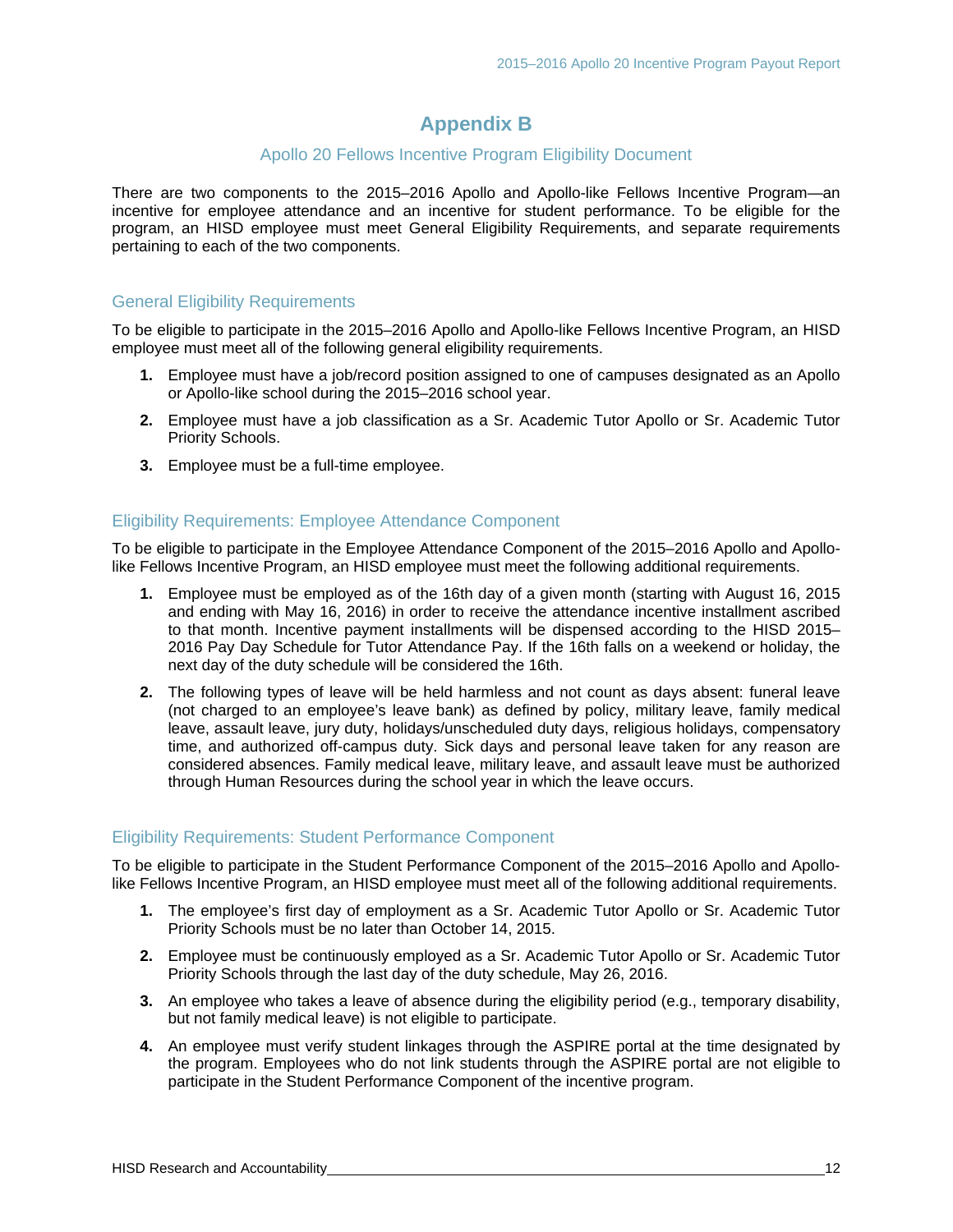**5.** Employee cannot be absent for more than ten instructional days (80 hours) during the "instructional school year," starting with the first day of employment. The following types of leave will be held harmless and not count as days absent: funeral leave (not charged to an employee's leave bank)as defined by policy, military leave, family medical leave, assault leave, jury duty, holidays/unscheduled duty days, religious holidays, compensatory time, and authorized offcampus duty. Sick days and personal leave taken for any reason are considered absences. Family medical leave, military leave, and assault leave must be authorized through Human Resources during the school year in which the leave occurs.

#### Additional Student Performance Component Payout Rules

The Student Performance Component of the Apollo and Apollo-like Fellows Incentive Program will be calculated on the basis of the HISD board-approved model. Certain situations require the adoption of the following award calculation rules in order to apply this incentive program model appropriately.

- **1.** In the event that an Apollo or Apollo-like Fellow transfers from one Apollo or Apollo-like campus to another Apollo or Apollo-like campus during the eligibility period, and remains in that job classification, their student performance incentive component will be determined by employee's location at the date designated for student-tutor linkage. If a transfer is made to a non-Apollo or Apollo-like campus, the employee is no longer eligible.
- **2.** If an employee meets all of the eligibility requirements for an incentive payment and then resigns or retires from the district after the end of the duty schedule but prior to the payout of the incentive, the employee is still eligible for the award. It is incumbent upon the employee to provide the district with correct forwarding information so that the incentive payment can be processed*.*
- **3.** An employee who remains with the district after the duty schedule end date must be in good standing at the time of payment. Therefore, an employee under investigation or reassigned pending investigation is not eligible for an Apollo and Apollo-like Fellows Incentive Program payment until he or she is cleared of any allegation. If the investigation is concluded with a confirmation of inappropriate employee behavior, the employee is not eligible to receive an Apollo and Apollo-like Fellows Incentive Program payment. Additionally, employees who retire in lieu of termination or resign in lieu of termination are not eligible to receive an Apollo and Apollo-like Fellows Incentive Program payment.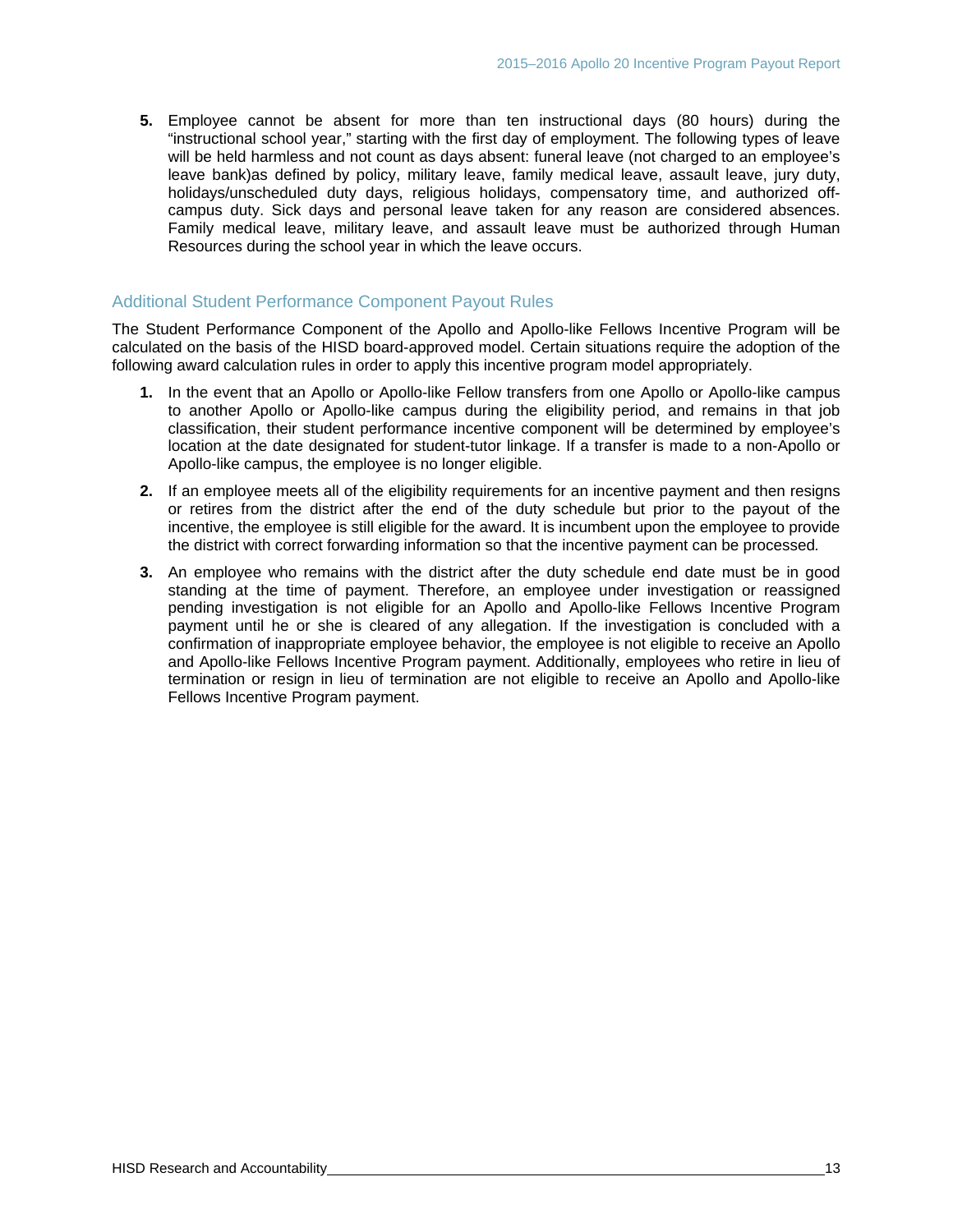### **Appendix C-1**

#### Apollo 20 Fellows Attendance Incentive Awards by Campus, 2015–2016

|                     | Table 5. Summary of Apollo 20 Fellows Attendance Incentives, 2015-2016 |                                                                  |             |               |                |                |                        |  |  |
|---------------------|------------------------------------------------------------------------|------------------------------------------------------------------|-------------|---------------|----------------|----------------|------------------------|--|--|
| <b>School</b>       | # Fellows<br><b>Allotted per</b><br><b>Campus</b>                      | # Fellows<br>Receiving<br><b>Attendance</b><br><b>Incentives</b> | <b>Mean</b> | <b>Median</b> | <b>Minimum</b> | <b>Maximum</b> | <b>Total</b>           |  |  |
| Furr                | 10                                                                     | 22                                                               | \$940.91    | \$1,050.00    | \$150.00       | \$1,500.00     | \$20,700.00            |  |  |
| Jones               | 10                                                                     | 9                                                                | \$650.00    | \$600.00      | \$150.00       | \$1,350.00     | \$5,850.00             |  |  |
| Kashmere            | 12                                                                     | 12                                                               | \$612.50    | \$600.00      | \$300.00       | \$900.00       | \$7,350.00             |  |  |
| Lee                 | 13                                                                     | 32                                                               | \$567.19    | \$600.00      | \$150.00       | \$1,200.00     | \$18,150.00            |  |  |
| North Forest        | 19                                                                     | 19                                                               | \$631.58    | \$600.00      | \$300.00       | \$1,050.00     | \$12,000.00            |  |  |
| Sharpstown          | 17                                                                     | 28                                                               | \$653.57    | \$675.00      | \$150.00       | \$1,200.00     | \$18,300.00            |  |  |
| Waltrip             | 21                                                                     | 30                                                               | \$970.00    | \$1,050.00    | \$150.00       | \$1,350.00     | \$29,100.00            |  |  |
| Wheatley            | 20                                                                     | 9                                                                | \$466.67    | \$300.00      | \$150.00       | \$1,200.00     | \$4,200.00             |  |  |
| Worthing            | 14                                                                     | 16                                                               | \$487.50    | \$450.00      | \$150.00       | \$1,050.00     | \$7,800.00             |  |  |
| <b>High</b>         | 136                                                                    | 177                                                              | \$697.46    | \$750.00      | \$150.00       | \$1,500.00     | \$123,450.00           |  |  |
| <b>Attucks</b>      | $\overline{7}$                                                         | 9                                                                | \$633.33    | \$450.00      | \$150.00       | \$1,350.00     | \$5,700.00             |  |  |
| Cullen              | 13                                                                     | 15                                                               | \$910.00    | \$900.00      | \$150.00       | \$1,350.00     | \$13,650.00            |  |  |
| Deady               | 34                                                                     | 10                                                               | \$555.00    | \$525.00      | \$150.00       | \$900.00       | \$5,550.00             |  |  |
| Dowling             | 15                                                                     | 22                                                               | \$702.27    | \$750.00      | \$150.00       | \$1,200.00     | \$15,450.00            |  |  |
| Fondren             | 15                                                                     | 25                                                               | \$576.00    | \$600.00      | \$150.00       | \$1,350.00     | \$14,400.00            |  |  |
| <b>Forest Brook</b> | 19                                                                     | 23                                                               | \$469.57    | \$450.00      | \$150.00       | \$1,050.00     | \$10,800.00            |  |  |
| Holland             | 32                                                                     | 13                                                               | \$669.23    | \$600.00      | \$150.00       | \$1,200.00     | \$8,700.00             |  |  |
| Key                 | 31                                                                     | 15                                                               | \$730.00    | \$600.00      | \$150.00       | \$1,350.00     | \$10,950.00            |  |  |
| <b>Middle</b>       | 166                                                                    | 132                                                              | \$645.45    | \$600.00      | \$150.00       | \$1,350.00     | \$85,200.00            |  |  |
| Blackshear          | $\overline{\mathbf{4}}$                                                | $\overline{\mathbf{4}}$                                          | \$637.50    | \$600.00      | \$150.00       | \$1,200.00     | \$2,550.00             |  |  |
| Davila              | 4                                                                      | $\overline{2}$                                                   | \$375.00    | \$375.00      | \$300.00       | \$450.00       | \$750.00               |  |  |
| Frost               | 5                                                                      | 5                                                                | \$630.00    | \$750.00      | \$450.00       | \$750.00       | $\overline{$3,150.00}$ |  |  |
| Highland<br>Heights | 3                                                                      | 5                                                                | \$360.00    | \$300.00      | \$150.00       | \$600.00       | \$1,800.00             |  |  |
| Isaacs              | 6                                                                      | $\overline{2}$                                                   | \$1,050.00  | \$1,050.00    | \$750.00       | \$1,350.00     | \$2,100.00             |  |  |
| Kelso               | $\overline{7}$                                                         | $\overline{\mathbf{4}}$                                          | \$637.50    | \$675.00      | \$150.00       | \$1,050.00     | \$2,550.00             |  |  |
| Robinson            | $\overline{5}$                                                         | 6                                                                | \$675.00    | \$450.00      | \$150.00       | \$1,350.00     | \$4,050.00             |  |  |
| Scarborough         | $\overline{4}$                                                         | 6                                                                | \$625.00    | \$525.00      | \$150.00       | \$1,350.00     | \$3,750.00             |  |  |
| Tinsley             | 9                                                                      | 9                                                                | \$1,216.67  | \$1,200.00    | \$1,050.00     | \$1,500.00     | \$10,950.00            |  |  |
| <b>Walnut Bend</b>  | $\overline{7}$                                                         | 8                                                                | \$637.50    | \$600.00      | \$150.00       | \$1,050.00     | \$5,100.00             |  |  |
| Young               | 5                                                                      | $\overline{\mathbf{4}}$                                          | \$787.50    | \$825.00      | \$300.00       | \$1,200.00     | \$3,150.00             |  |  |
| <b>Elementary</b>   | 59                                                                     | 55                                                               | \$725.45    | \$600.00      | \$150.00       | \$1,500.00     | \$39,900.00            |  |  |
| <b>TOTAL</b>        | 361                                                                    | 364                                                              | \$682.83    | \$600.00      | \$150.00       | \$1,500.00     | \$248,550.00           |  |  |

*Source: HISD Budgeting & Financial Planning Department*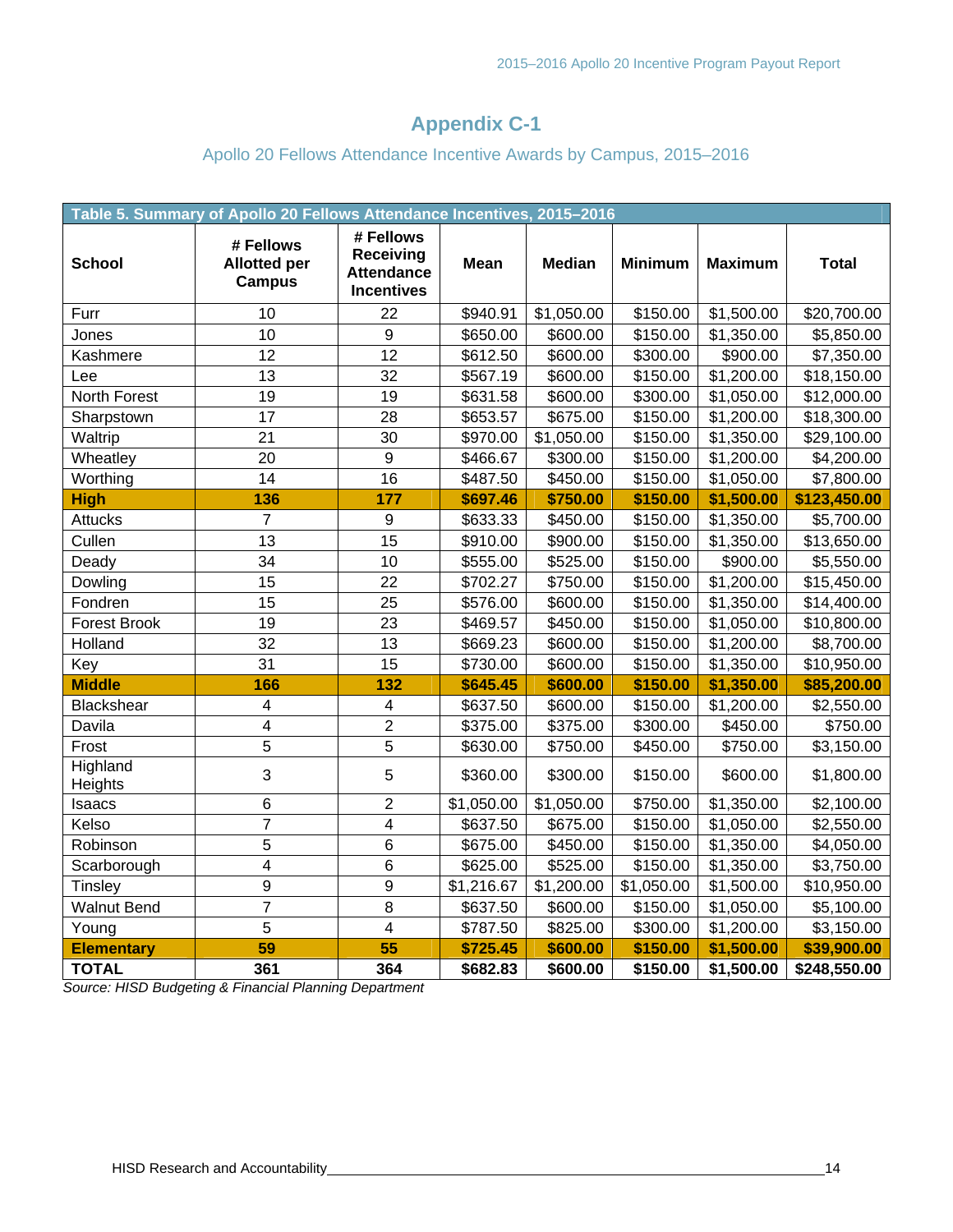### **Appendix C-2**

#### Apollo 20 Fellows Student Performance Incentive Awards by Campus, 2015–2016

|                            | Table 6. Summary of Apollo 20 Fellows Student Performance Adjusted Awards, 2015-2016 |                             |             |               |                |                |              |  |  |  |  |
|----------------------------|--------------------------------------------------------------------------------------|-----------------------------|-------------|---------------|----------------|----------------|--------------|--|--|--|--|
| <b>School</b>              | # Fellows<br><b>Considered</b>                                                       | # Fellows<br><b>Awarded</b> | <b>Mean</b> | <b>Median</b> | <b>Minimum</b> | <b>Maximum</b> | <b>Total</b> |  |  |  |  |
| Furr                       | 14                                                                                   | 13                          | \$2,692.31  | \$2,199.28    | \$1,445.24     | \$5,639.59     | \$35,000.00  |  |  |  |  |
| Jones                      | 6                                                                                    | $\overline{\mathbf{4}}$     | \$7,981.82  | \$7,801.14    | \$6,775.00     | \$9,550.00     | \$31,927.27  |  |  |  |  |
| Kashmere                   | $\boldsymbol{9}$                                                                     | 8                           | \$4,937.50  | \$5,087.50    | \$1,825.00     | \$7,675.00     | \$39,500.00  |  |  |  |  |
| Lee                        | 25                                                                                   | 22                          | \$2,068.18  | \$1,911.98    | \$699.76       | \$4,952.18     | \$45,500.00  |  |  |  |  |
| North Forest               | 15                                                                                   | 10                          | \$2,217.50  | \$2,050.00    | \$1,000.00     | \$3,775.00     | \$22,175.00  |  |  |  |  |
| Sharpstown                 | 29                                                                                   | 25                          | \$2,380.00  | \$2,188.27    | \$764.16       | \$4,168.13     | \$59,500.02  |  |  |  |  |
| Waltrip                    | 25                                                                                   | 25                          | \$2,940.00  | \$2,720.58    | \$774.15       | \$6,547.10     | \$73,500.01  |  |  |  |  |
| Wheatley                   | 6                                                                                    | $\overline{2}$              | \$3,537.50  | \$3,537.50    | \$3,150.00     | \$3,925.00     | \$7,075.00   |  |  |  |  |
| Worthing                   | 8                                                                                    | 5                           | \$965.00    | \$975.00      | \$650.00       | \$1,250.00     | \$4,825.00   |  |  |  |  |
| <b>High</b>                | 137                                                                                  | 114                         | \$2,798.27  | \$2,335.89    | \$650.00       | \$9,550.00     | \$319,002.30 |  |  |  |  |
| Attucks                    | 10                                                                                   | $6\phantom{1}6$             | \$4,083.33  | \$3,425.29    | \$1,490.39     | \$7,112.06     | \$24,499.99  |  |  |  |  |
| Cullen                     | 8                                                                                    | $\overline{7}$              | \$4,194.84  | \$3,853.13    | \$3,390.00     | \$5,850.00     | \$29,363.87  |  |  |  |  |
| Deady                      | 11                                                                                   | $\overline{9}$              | \$3,976.01  | \$4,005.00    | \$2,670.00     | \$5,314.29     | \$35,784.07  |  |  |  |  |
| Dowling                    | 20                                                                                   | 17                          | \$3,088.24  | \$3,056.91    | \$1,577.76     | \$6,488.54     | \$52,500.00  |  |  |  |  |
| Fondren                    | 14                                                                                   | 13                          | \$4,038.46  | \$3,546.91    | \$2,223.64     | \$5,961.54     | \$52,500.01  |  |  |  |  |
| <b>Forest Brook</b>        | 19                                                                                   | 13                          | \$3,055.38  | \$3,510.00    | \$360.00       | \$5,820.00     | \$39,720.00  |  |  |  |  |
| Holland                    | 13                                                                                   | 10                          | \$3,342.00  | \$3,450.00    | \$2,130.00     | \$5,430.00     | \$33,420.00  |  |  |  |  |
| Key                        | 12                                                                                   | 11                          | \$4,457.26  | \$4,740.00    | \$3,025.00     | \$6,525.00     | \$49,029.89  |  |  |  |  |
| <b>Middle</b>              | 107                                                                                  | 86                          | \$3,683.93  | \$3,528.46    | \$360.00       | \$7,112.06     | \$316,817.83 |  |  |  |  |
| Blackshear                 | $\overline{2}$                                                                       | $\overline{2}$              | \$4,550.00  | \$4,550.00    | \$2,250.00     | \$6,850.00     | \$9,100.00   |  |  |  |  |
| Davila                     | $\overline{2}$                                                                       | $\mathbf{1}$                | \$850.00    | \$850.00      | \$850.00       | \$850.00       | \$850.00     |  |  |  |  |
| Frost                      | $\overline{\mathbf{4}}$                                                              | 3                           | \$5,833.33  | \$5,510.46    | \$4,800.12     | \$7,189.42     | \$17,500.00  |  |  |  |  |
| Highland<br><b>Heights</b> | $\overline{\mathbf{4}}$                                                              | $\mathbf{1}$                | \$1,804.69  | \$1,804.69    | \$1,804.69     | \$1,804.69     | \$1,804.69   |  |  |  |  |
| Isaacs                     | $\overline{2}$                                                                       | $\overline{2}$              | \$3,614.00  | \$3,614.00    | \$2,928.00     | \$4,300.00     | \$7,228.00   |  |  |  |  |
| Kelso                      | $\overline{3}$                                                                       | $\overline{3}$              | \$3,117.80  | \$2,887.50    | \$1,840.91     | \$4,625.00     | \$9,353.41   |  |  |  |  |
| Robinson                   | 5                                                                                    | 4                           | \$2,325.00  | \$2,425.00    | \$700.00       | \$3,750.00     | \$9,300.00   |  |  |  |  |
| Scarborough                | $\overline{4}$                                                                       | 3                           | \$4,666.67  | \$4,756.28    | \$1,447.56     | \$7,796.16     | \$14,000.00  |  |  |  |  |
| Tinsley                    | 9                                                                                    | 9                           | \$3,500.00  | \$2,842.11    | \$572.37       | \$7,125.00     | \$31,500.02  |  |  |  |  |
| <b>Walnut Bend</b>         | $\overline{5}$                                                                       | $\overline{5}$              | \$4,900.00  | \$4,684.47    | \$3,694.79     | \$6,883.75     | \$24,499.99  |  |  |  |  |
| Young                      | $\overline{4}$                                                                       | $\overline{4}$              | \$2,493.87  | \$1,487.75    | \$1,175.00     | \$5,825.00     | \$9,975.49   |  |  |  |  |
| <b>Elementary</b>          | 44                                                                                   | 37                          | \$3,651.66  | \$3,694.79    | \$572.37       | \$7,796.16     | \$135,111.60 |  |  |  |  |
| <b>TOTAL</b>               | 288                                                                                  | 237                         | \$3,252.88  | \$3,150.00    | \$360.00       | \$9,550.00     | \$770,931.73 |  |  |  |  |

*Sources: Battelle for Kids – Final Eligibility data file, 2016; HISD Research & Accountability Department – Final Payout data file, 2016*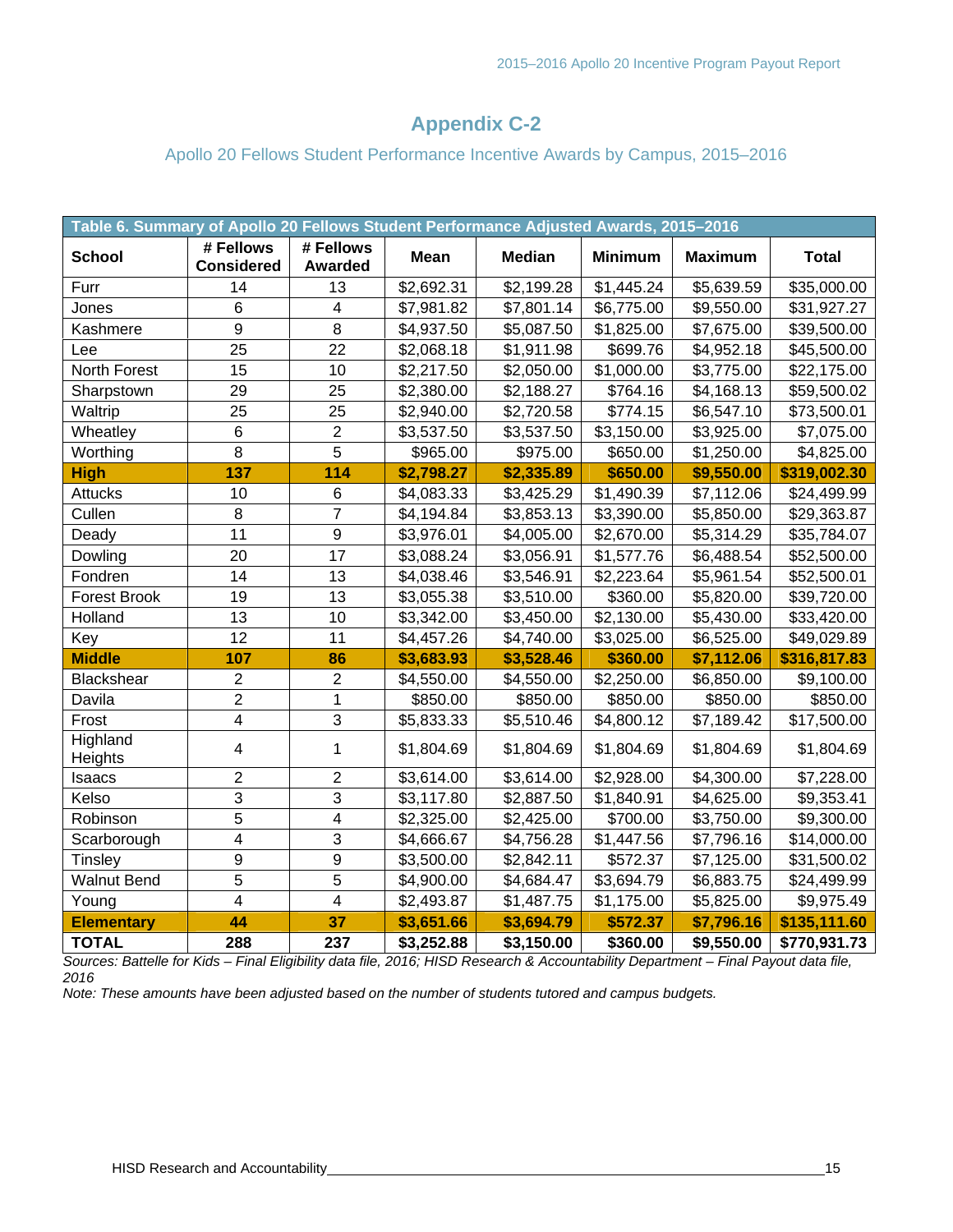#### Apollo 20 Fellows Student Performance Incentive Awards by Campus, 2014–2015

|                         | Table 7. Summary of Apollo 20 Fellows Student Performance Adjusted Awards, 2014-2015 |                             |             |               |                |                |              |  |  |
|-------------------------|--------------------------------------------------------------------------------------|-----------------------------|-------------|---------------|----------------|----------------|--------------|--|--|
| <b>School</b>           | # Fellows<br><b>Considered</b>                                                       | # Fellows<br><b>Awarded</b> | <b>Mean</b> | <b>Median</b> | <b>Minimum</b> | <b>Maximum</b> | <b>Total</b> |  |  |
| Furr                    | 15                                                                                   | 13                          | \$5,653.85  | \$4,364.61    | \$1,898.60     | \$15,690.77    | \$73,500.00  |  |  |
| Jones                   | $6\phantom{1}$                                                                       | $6\phantom{1}$              | \$4,229.17  | \$3,925.00    | \$2,850.00     | \$5,600.00     | \$25,375.00  |  |  |
| Kashmere                | 9                                                                                    | 8                           | \$2,656.25  | \$1,600.00    | \$800.00       | \$7,175.00     | \$21,250.00  |  |  |
| Lee                     | 22                                                                                   | 16                          | \$4,535.94  | \$3,762.50    | \$1,350.00     | \$13,375.00    | \$72,575.00  |  |  |
| North Forest            | $\overline{4}$                                                                       | $\overline{2}$              | \$7,634.87  | \$7,634.87    | \$7,294.74     | \$7,975.00     | \$15,269.74  |  |  |
| Sharpstown              | 24                                                                                   | 23                          | \$5,173.91  | \$4,982.86    | \$3,037.17     | \$9,442.92     | \$119,000.01 |  |  |
| Waltrip                 | 23                                                                                   | 19                          | \$4,143.42  | \$4,300.00    | \$1,175.00     | \$7,600.00     | \$78,725.00  |  |  |
| Wheatley                | $\overline{7}$                                                                       | $\overline{2}$              | \$1,154.69  | \$1,154.69    | \$650.00       | \$1,659.38     | \$2,309.38   |  |  |
| Worthing                | 10                                                                                   | 8                           | \$2,025.00  | \$1,712.50    | \$800.00       | \$4,125.00     | \$16,200.00  |  |  |
| <b>High</b>             | 120                                                                                  | 97                          | \$4,373.24  | \$4,125.00    | \$650.00       | \$15,690.77    | \$424,204.13 |  |  |
| <b>Attucks</b>          | 9                                                                                    | $\mathbf{3}$                | \$3,550.00  | \$3,300.00    | \$2,400.00     | \$4,950.00     | \$10,650.00  |  |  |
| Cullen                  | 11                                                                                   | 11                          | \$3,500.00  | \$3,562.33    | \$1,695.31     | \$5,571.86     | \$38,500.00  |  |  |
| Deady                   | 10                                                                                   | $6\phantom{1}$              | \$7,583.33  | \$7,586.43    | \$4,723.65     | \$10,979.70    | \$45,499.99  |  |  |
| Dowling                 | 21                                                                                   | 16                          | \$4,053.75  | \$4,215.00    | \$1,830.00     | \$6,810.00     | \$64,860.00  |  |  |
| Fondren                 | 14                                                                                   | 9                           | \$5,833.33  | \$5,811.65    | \$4,202.64     | \$7,594.77     | \$52,500.00  |  |  |
| <b>Forest Brook</b>     | 18                                                                                   | 14                          | \$4,250.00  | \$4,521.33    | \$1,076.81     | \$7,173.97     | \$59,500.00  |  |  |
| Holland                 | 12                                                                                   | 11                          | \$4,136.36  | \$4,143.75    | \$2,498.44     | \$7,312.50     | \$45,500.01  |  |  |
| Key                     | 11                                                                                   | 10                          | \$5,164.60  | \$5,190.00    | \$2,760.00     | \$7,133.68     | \$51,645.97  |  |  |
| <b>Middle</b>           | 106                                                                                  | 80                          | \$4,608.20  | \$4,405.50    | \$1,076.81     | \$10,979.70    | \$368,655.97 |  |  |
| Blackshear              | 5                                                                                    | 3                           | \$4,116.67  | \$4,725.00    | \$2,825.00     | \$4,800.00     | \$12,350.00  |  |  |
| Davila                  | 3                                                                                    | 3                           | \$4,379.92  | \$3,375.00    | \$2,200.00     | \$7,564.77     | \$13,139.77  |  |  |
| Frost                   | 4                                                                                    | $\overline{\mathbf{4}}$     | \$5,250.00  | \$4,985.97    | \$4,298.25     | \$6,729.82     | \$21,000.00  |  |  |
| <b>Highland Heights</b> | 4                                                                                    | 3                           | \$5,735.87  | \$4,293.75    | \$1,781.25     | \$11,132.61    | \$17,207.61  |  |  |
| Isaacs                  | $\overline{c}$                                                                       | $\overline{2}$              | \$5,250.00  | \$5,250.00    | \$4,266.29     | \$6,233.71     | \$10,500.00  |  |  |
| Kelso                   | 3                                                                                    | 3                           | \$3,444.45  | \$3,104.17    | \$2,604.17     | \$4,625.00     | \$10,333.34  |  |  |
| Robinson                | 6                                                                                    | $\overline{5}$              | \$4,060.00  | \$4,075.00    | \$2,375.00     | \$5,825.00     | \$20,300.00  |  |  |
| Scarborough             | 6                                                                                    | 5                           | \$4,090.00  | \$3,750.00    | \$2,350.00     | \$5,800.00     | \$20,450.00  |  |  |
| <b>Tinsley</b>          | 8                                                                                    | 8                           | \$3,937.50  | \$3,701.56    | \$2,721.01     | \$5,466.54     | \$31,499.99  |  |  |
| <b>Walnut Bend</b>      | 6                                                                                    | $6\phantom{1}$              | \$3,500.00  | \$3,386.40    | \$2,049.79     | \$5,069.89     | \$21,000.02  |  |  |
| Young                   | 4                                                                                    | $\overline{2}$              | \$4,015.63  | \$4,015.63    | \$3,281.25     | \$4,750.00     | \$8,031.25   |  |  |
| <b>Elementary</b>       | 51                                                                                   | 44                          | \$4,223.00  | \$4,170.65    | \$1,781.25     | \$11,132.61    | \$185,811.98 |  |  |
| <b>Total</b>            | 277                                                                                  | 221                         | \$4,428.38  | \$4,294.29    | \$650.00       | \$15,690.77    | \$978,672.08 |  |  |

*Sources: Battelle for Kids – Final Eligibility data file, 2015; HISD Research & Accountability Department – Final Payout data file, 2015*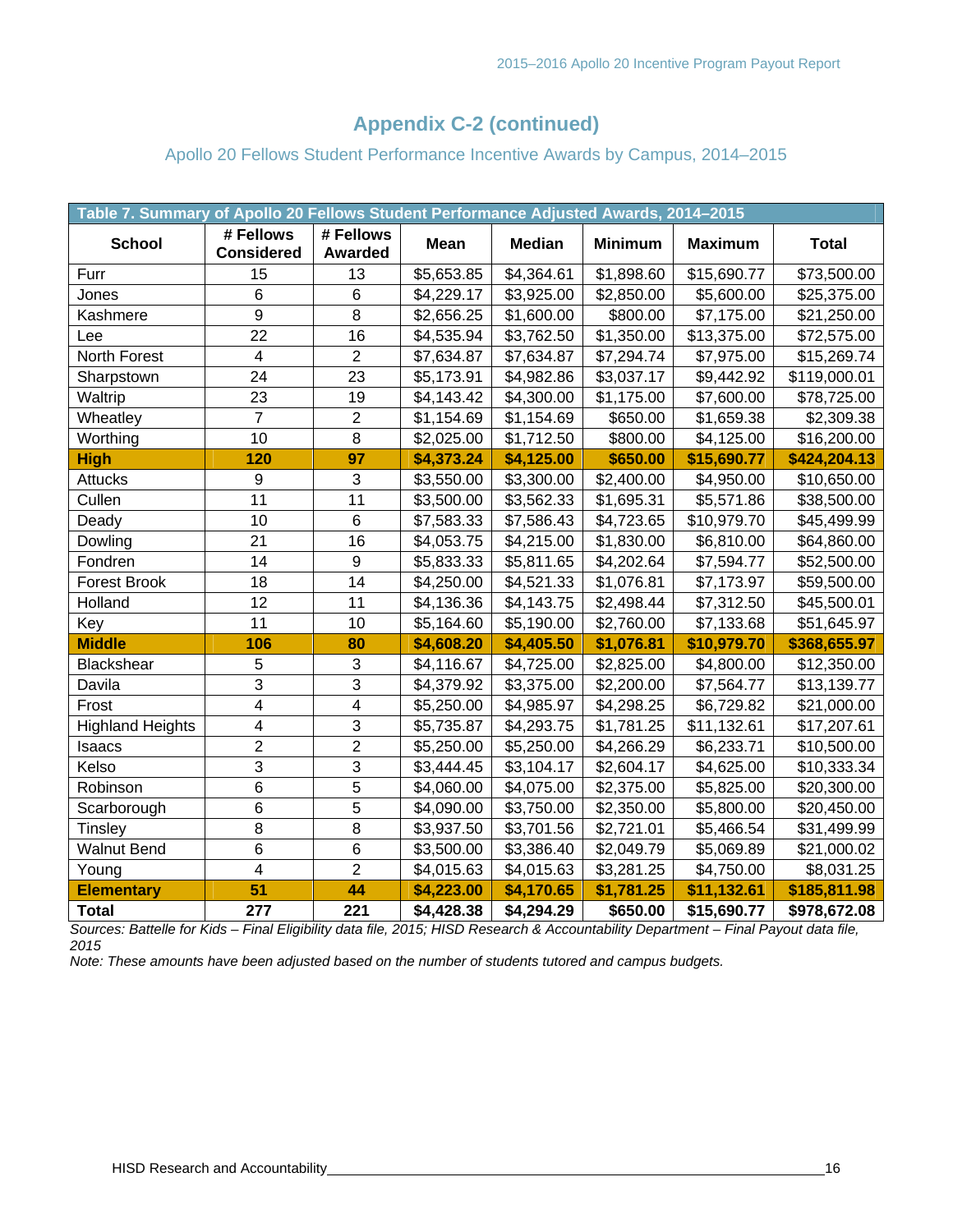#### Apollo 20 Fellows Student Performance Incentive Awards by Campus, 2013–2014

|                         | Table 8. Summary of Apollo 20 Fellows Student Performance Adjusted Awards, 2013-2014 |                         |             |               |                |                |                |  |  |  |
|-------------------------|--------------------------------------------------------------------------------------|-------------------------|-------------|---------------|----------------|----------------|----------------|--|--|--|
| <b>School</b>           | # Fellows<br><b>Considered</b>                                                       | # Fellows<br>Awarded    | <b>Mean</b> | <b>Median</b> | <b>Minimum</b> | <b>Maximum</b> | <b>Total</b>   |  |  |  |
| Furr                    | 7                                                                                    | $\overline{7}$          | \$4,903.57  | \$4,450.00    | \$2,650.00     | \$8,350.00     | \$34,325.00    |  |  |  |
| Jones                   | 6                                                                                    | 6                       | \$4,537.50  | \$4,075.00    | \$1,900.00     | \$9,825.00     | \$27,225.00    |  |  |  |
| Kashmere                | 8                                                                                    | 6                       | \$3,837.50  | \$3,687.50    | \$1,825.00     | \$5,650.00     | \$23,025.00    |  |  |  |
| Lee                     | 18                                                                                   | 13                      | \$6,703.34  | \$6,275.00    | \$4,600.00     | \$10,025.00    | \$87,143.48    |  |  |  |
| North Forest            | 5                                                                                    | 3                       | \$6,766.67  | \$6,925.00    | \$2,850.00     | \$10,525.00    | \$20,300.00    |  |  |  |
| Sharpstown              | 20                                                                                   | 17                      | \$6,807.41  | \$6,664.11    | \$1,775.00     | \$14,352.63    | \$115,725.91   |  |  |  |
| Waltrip                 | 19                                                                                   | 16                      | \$4,544.64  | \$4,544.64    | \$1,450.00     | \$7,300.00     | \$72,714.29    |  |  |  |
| Wheatley                | 4                                                                                    | $\overline{\mathbf{4}}$ | \$5,668.75  | \$5,412.50    | \$3,400.00     | \$8,450.00     | \$22,675.00    |  |  |  |
| Worthing                | 9                                                                                    | 8                       | \$4,115.63  | \$4,237.50    | \$2,375.00     | \$6,175.00     | \$32,925.00    |  |  |  |
| <b>High</b>             | 96                                                                                   | 80                      | \$5,450.73  | \$5,075.00    | \$1,450.00     | \$14,352.63    | \$436,058.68   |  |  |  |
| <b>Attucks</b>          | 8                                                                                    | $\overline{7}$          | \$5,155.71  | \$5,280.00    | \$2,310.00     | \$8,190.00     | \$36,090.00    |  |  |  |
| Cullen                  | 9                                                                                    | 8                       | \$5,760.00  | \$5,280.00    | \$2,280.00     | \$10,140.00    | \$46,080.00    |  |  |  |
| Deady                   | 13                                                                                   | 12                      | \$6,666.67  | \$6,748.50    | \$4,611.03     | \$9,856.08     | \$80,000.00    |  |  |  |
| Dowling                 | 13                                                                                   | 11                      | \$5,361.82  | \$5,220.00    | \$3,030.00     | \$8,820.00     | \$58,980.00    |  |  |  |
| Fondren                 | 15                                                                                   | $\overline{7}$          | \$3,518.57  | \$3,000.00    | \$1,560.00     | \$6,720.00     | \$24,630.00    |  |  |  |
| <b>Forest Brook</b>     | 19                                                                                   | 15                      | \$2,847.54  | \$2,220.00    | \$900.00       | \$7,290.00     | \$42,713.14    |  |  |  |
| Holland                 | 10                                                                                   | 8                       | \$8,125.00  | \$8,062.47    | \$5,443.64     | \$12,505.66    | \$65,000.00    |  |  |  |
| Key                     | 13                                                                                   | 11                      | \$6,363.64  | \$6,483.97    | \$3,115.67     | \$8,645.29     | \$70,000.00    |  |  |  |
| <b>Middle</b>           | 100                                                                                  | 79                      | \$5,360.67  | \$5,280.00    | \$900.00       | \$12,505.66    | \$423,493.14   |  |  |  |
| <b>Blackshear</b>       | 3                                                                                    | 3                       | \$2,708.33  | \$2,450.00    | \$1,775.00     | \$3,900.00     | \$8,125.00     |  |  |  |
| Davila                  | 3                                                                                    | $\overline{2}$          | \$650.00    | \$650.00      | \$225.00       | \$1,075.00     | \$1,300.00     |  |  |  |
| Frost                   | 4                                                                                    | $\overline{2}$          | \$10,000.00 | \$10,000.00   | \$9,753.36     | \$10,246.64    | \$20,000.00    |  |  |  |
| <b>Highland Heights</b> | 5                                                                                    | $\overline{\mathbf{4}}$ | \$2,181.25  | \$1,562.50    | \$1,175.00     | \$4,425.00     | \$8,725.00     |  |  |  |
| Isaacs                  | $\overline{2}$                                                                       | $\overline{1}$          | \$3,050.00  | \$3,050.00    | \$3,050.00     | \$3,050.00     | \$3,050.00     |  |  |  |
| Kelso                   | $\overline{5}$                                                                       | $\overline{4}$          | \$5,000.00  | \$5,294.12    | \$2,909.09     | \$6,502.67     | \$20,000.00    |  |  |  |
| Robinson                | $\overline{5}$                                                                       | 5                       | \$5,000.00  | \$4,957.31    | \$2,490.51     | \$8,325.43     | \$25,000.00    |  |  |  |
| Scarborough             | 6                                                                                    | $\overline{\mathbf{4}}$ | \$4,425.00  | \$4,575.00    | \$3,475.00     | \$5,075.00     | \$17,700.00    |  |  |  |
| Tinsley                 | 6                                                                                    | $\overline{\mathbf{4}}$ | \$7,181.25  | \$7,125.00    | \$5,150.00     | \$9,325.00     | \$28,725.00    |  |  |  |
| <b>Walnut Bend</b>      | $\overline{5}$                                                                       | $\overline{\mathbf{4}}$ | \$4,512.50  | \$4,762.50    | \$2,200.00     | \$6,325.00     | \$18,050.00    |  |  |  |
| Young                   | $\overline{2}$                                                                       | $\overline{2}$          | \$5,600.00  | \$5,600.00    | \$5,200.00     | \$6,000.00     | \$11,200.00    |  |  |  |
| <b>Elementary</b>       | 46                                                                                   | 35                      | \$4,625.00  | \$4,957.31    | \$225.00       | \$10,246.64    | \$161,875.00   |  |  |  |
| <b>Total</b>            | 242                                                                                  | 194                     | \$5,265.09  | \$5,075.00    | \$225.00       | \$14,352.63    | \$1,021,426.82 |  |  |  |

*Sources: Battelle for Kids – Final Eligibility data file, 2014; HISD Research & Accountability Department – Final Payout data file, 2014 Note: These amounts have been adjusted based on the number of students tutored and campus budgets.*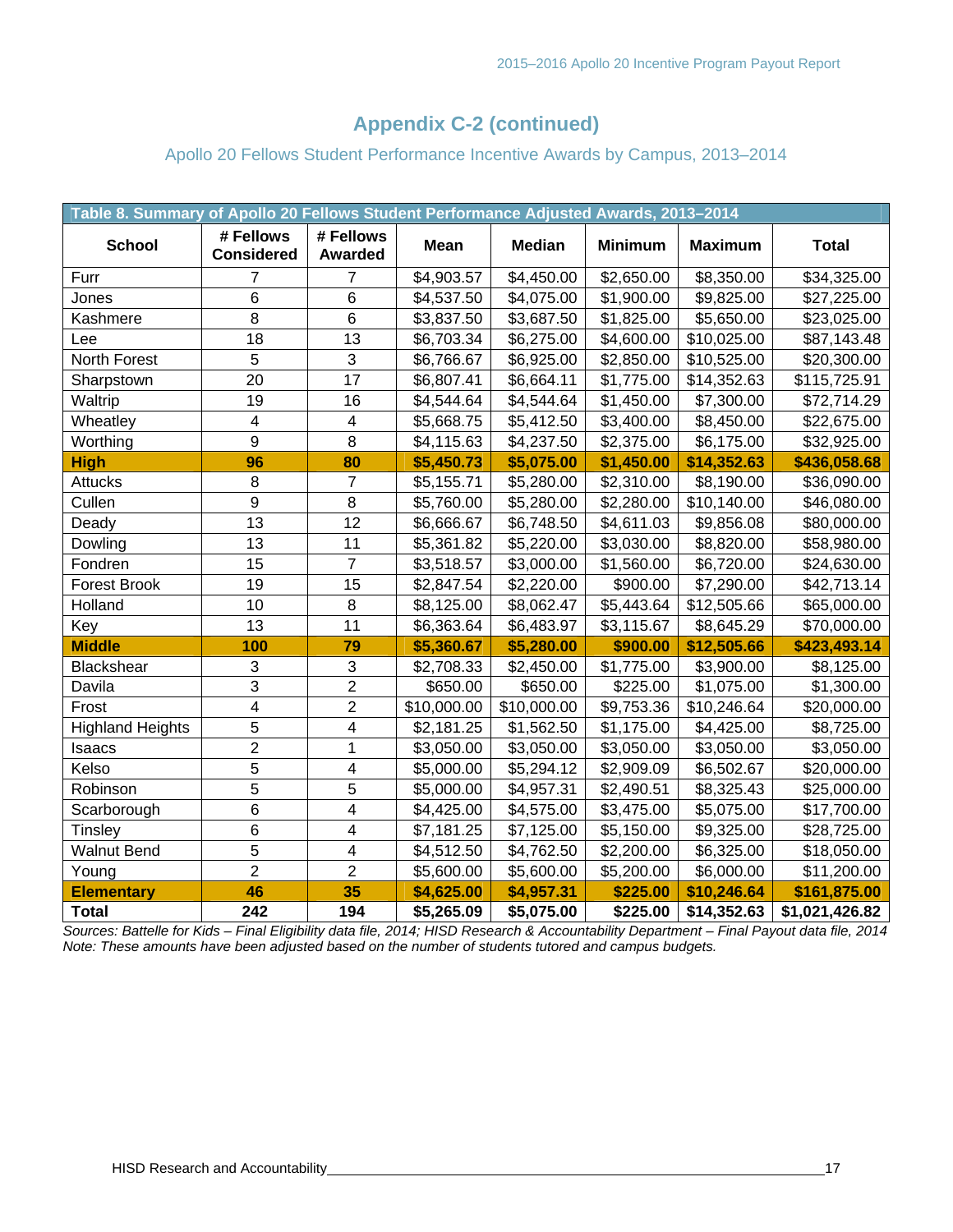#### Apollo 20 Fellows Student Performance Incentive Awards by Campus, 2012–2013

|                         | Table 9. Summary of Apollo 20 Fellows Student Performance Adjusted Awards, 2012-2013 |                             |             |               |                |                |              |  |  |
|-------------------------|--------------------------------------------------------------------------------------|-----------------------------|-------------|---------------|----------------|----------------|--------------|--|--|
| <b>School</b>           | # Fellows<br><b>Considered</b>                                                       | # Fellows<br><b>Awarded</b> | <b>Mean</b> | <b>Median</b> | <b>Minimum</b> | <b>Maximum</b> | <b>Total</b> |  |  |
| Jones                   | 14                                                                                   | 10                          | \$3,875.00  | \$3,162.50    | \$725.00       | \$9,800.00     | \$38,750.00  |  |  |
| Kashmere                | 18                                                                                   | 10                          | \$2,695.00  | \$2,912.50    | \$1,025.00     | \$3,975.00     | \$26,950.00  |  |  |
| Lee                     | 52                                                                                   | 27                          | \$4,171.00  | \$4,125.00    | \$425.00       | \$8,500.00     | \$104,275.00 |  |  |
| Sharpstown              | 38                                                                                   | 24                          | \$4,707.00  | \$4,601.00    | \$944.00       | \$9,200.00     | \$112,976.00 |  |  |
| <b>High</b>             | 122                                                                                  | 71                          | \$3,985.00  | \$3,750.00    | \$725.00       | \$9,800.00     | \$282,951.00 |  |  |
| <b>Attucks</b>          | 17                                                                                   | 8                           | \$4,404.00  | \$4,508.00    | \$1,320.00     | \$6,984.00     | \$35,233.00  |  |  |
| Ryan                    | 13                                                                                   | 5                           | \$6,002.00  | \$6,818.00    | \$3,655.00     | \$7,145.00     | \$30,008.00  |  |  |
| Fondren                 | 28                                                                                   | 18                          | \$2,570.00  | \$2,685.00    | \$420.00       | \$4,650.00     | \$46,260.00  |  |  |
| Dowling Math            | 32                                                                                   | 19                          | \$5,302.00  | \$4,943.00    | \$982.00       | \$11,509.00    | \$100,730.00 |  |  |
| Dowling Reading         | 17                                                                                   | 16                          | \$3,329.00  | \$3,222.00    | \$747.00       | \$6,715.00     | \$53,270.00  |  |  |
| Key                     | 19                                                                                   | 15                          | \$4,200.00  | \$4,080.00    | \$2,040.00     | \$6,332.00     | \$63,000.00  |  |  |
| <b>Middle</b>           | 126                                                                                  | 81                          | \$4,056.00  | \$3,682.51    | \$420.00       | \$11,509.00    | \$328,501.00 |  |  |
| <b>Blackshear</b>       | 5                                                                                    | 4                           | \$2,155.00  | \$2,420.00    | \$880.00       | \$2,900.00     | \$8,620.00   |  |  |
| Davila                  | 4                                                                                    | $\overline{2}$              | \$6,188.00  | \$6,188.00    | \$5,600.00     | \$6,775.00     | \$12,375.00  |  |  |
| Frost                   | 4                                                                                    | 3                           | \$3,500.00  | \$4,253.00    | \$1,901.00     | \$4,346.00     | \$10,500.00  |  |  |
| <b>Highland Heights</b> | 8                                                                                    | 1                           | \$1,625.00  | \$1,625.00    | \$1,625.00     | \$1,625.00     | \$1,625.00   |  |  |
| Isaacs                  | 4                                                                                    | 4                           | \$1,944.00  | \$1,375.00    | \$975.00       | \$4,050.00     | \$7,775.00   |  |  |
| Kelso                   | 9                                                                                    | 3                           | \$586.00    | \$600.00      | \$300.00       | \$857.00       | \$1,757.00   |  |  |
| Robinson                | 8                                                                                    | $\overline{7}$              | \$2,963.00  | \$3,650.00    | \$1,200.00     | \$7,175.00     | \$23,700.00  |  |  |
| Scarborough             | 9                                                                                    | 6                           | \$4,083.00  | \$4,082.00    | \$3,263.00     | \$5,140.00     | \$24,500.00  |  |  |
| <b>Tinsley</b>          | 8                                                                                    | 5                           | \$3,188.00  | \$3,125.00    | \$2,400.00     | \$3,915.00     | \$15,940.00  |  |  |
| <b>Walnut Bend</b>      | 5                                                                                    | 4                           | \$4,375.00  | \$4,280.00    | \$3,151.00     | \$5,789.00     | \$17,500.00  |  |  |
| Young                   | 6                                                                                    | $\overline{2}$              | \$2,125.00  | \$2,125.00    | \$1,750.00     | \$2,500.00     | \$4,250.00   |  |  |
| <b>Elementary</b>       | 70                                                                                   | 41                          | \$3,135.00  | \$3,151.00    | \$300.00       | \$7,175.00     | \$128,542.00 |  |  |
| <b>Total</b>            | 318                                                                                  | 193                         | \$3,834.17  | \$3,600.00    | \$300.00       | \$11,509.00    | \$739,994.00 |  |  |

*Sources: Battelle for Kids – Final Eligibility data file, 2013; HISD Research & Accountability Department – Final Payout data file, 2013*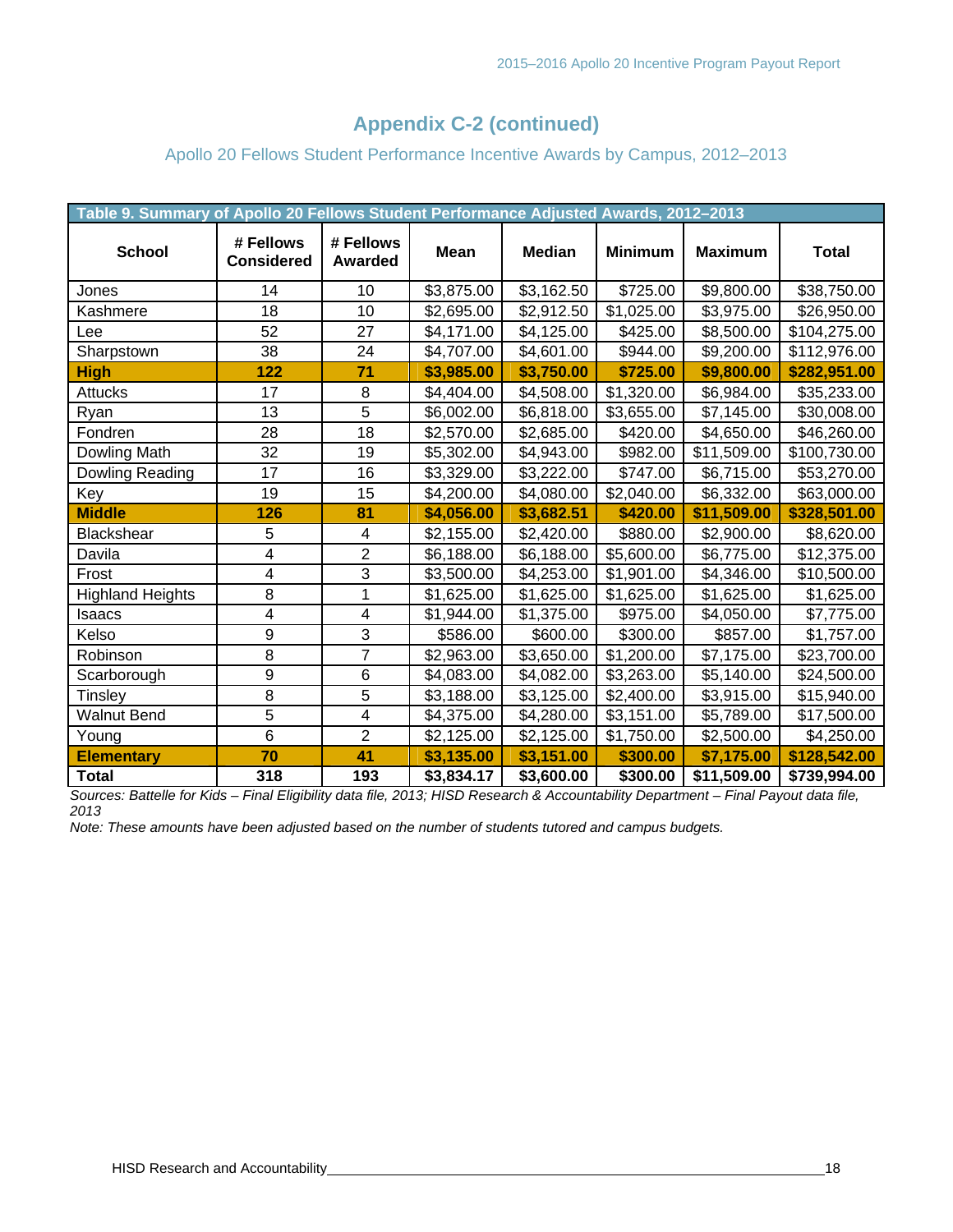#### Apollo 20 Fellows Student Performance Incentive Awards by Campus, 2011–2012

|                         | Table 10. Summary of Apollo 20 Fellows Student Performance Adjusted Awards, 2011-2012 |                             |             |                |                |                |              |  |  |  |
|-------------------------|---------------------------------------------------------------------------------------|-----------------------------|-------------|----------------|----------------|----------------|--------------|--|--|--|
| <b>School</b>           | # Fellows<br><b>Considered</b>                                                        | # Fellows<br><b>Awarded</b> | <b>Mean</b> | <b>Median</b>  | <b>Minimum</b> | <b>Maximum</b> | <b>Total</b> |  |  |  |
| Jones                   | 15                                                                                    | 11                          | \$4,773.00  | \$4,264.00     | \$1,874.00     | \$8,973.00     | \$52,500.00  |  |  |  |
| Kashmere                | 14                                                                                    | 10                          | \$5,205.00  | \$4,000.00     | \$2,475.00     | \$10,950.00    | \$52,050.00  |  |  |  |
| Lee                     | 35                                                                                    | 22                          | \$4,278.00  | \$3,938.00     | \$700.00       | \$9,500.00     | \$94,120.00  |  |  |  |
| Sharpstown              | 35                                                                                    | 25                          | \$4,900.00  | \$4,464.00     | \$868.00       | \$9,857.00     | \$122,500.00 |  |  |  |
| <b>High</b>             | 99                                                                                    | 68                          | \$4,723.00  | \$4,177.00     | \$700.00       | \$10,950.00    | \$321,170.00 |  |  |  |
| <b>Attucks</b>          | 12                                                                                    | 11                          | \$3,905.00  | \$3,660.00     | \$1,470.00     | \$6,300.00     | \$42,960.00  |  |  |  |
| Ryan                    | 8                                                                                     | 3                           | \$3,232.00  | \$3,245.00     | \$3,025.00     | \$3,425.00     | \$9,695.00   |  |  |  |
| Fondren                 | $\overline{17}$                                                                       | $\overline{15}$             | \$4,274.00  | \$3,840.00     | \$1,320.00     | \$7,860.00     | \$64,112.00  |  |  |  |
| Dowling Math            | 18                                                                                    | 16                          | \$4,182.00  | \$3,974.00     | \$2,885.00     | \$7,331.00     | \$66,910.00  |  |  |  |
| Dowling Reading         | 15                                                                                    | 13                          | \$3,738.00  | \$3,636.00     | \$1,708.00     | \$6,614.00     | \$48,590.00  |  |  |  |
| Key                     | 13                                                                                    | 9                           | \$5,056.00  | \$5,535.00     | \$3,156.00     | \$7,157.00     | \$45,500.00  |  |  |  |
| <b>Middle</b>           | 83                                                                                    | 67                          | \$4,146.00  | \$3,750.00     | \$1,320.00     | \$7,860.00     | \$277,767.00 |  |  |  |
| Blackshear              | 3                                                                                     | $\overline{2}$              | \$3,675.00  | \$3,675.00     | \$3,575.00     | \$3,775.00     | \$7,350.00   |  |  |  |
| Davila                  | 4                                                                                     | 1                           | \$3,618.00  | \$3,618.00     | \$3,618.00     | \$3,618.00     | \$3,618.00   |  |  |  |
| Frost                   | 3                                                                                     | 3                           | \$3,500.00  | \$3,419.00     | \$2,669.00     | \$4,412.00     | \$10,500.00  |  |  |  |
| <b>Highland Heights</b> | 7                                                                                     | 5                           | \$2,880.00  | \$2,675.00     | \$1,350.00     | \$4,450.00     | \$14,400.00  |  |  |  |
| <b>Isaacs</b>           | 4                                                                                     | $\overline{2}$              | \$3,350.00  | \$3,350.00     | \$3,250.00     | \$3,450.00     | \$6,700.00   |  |  |  |
| Kelso                   | 4                                                                                     | 3                           | \$4,667.00  | \$4,274.00     | \$3,876.00     | \$5,850.00     | \$14,000.00  |  |  |  |
| Robinson                | 8                                                                                     | 6                           | \$4,371.00  | \$4,150.00     | \$2,275.00     | \$7,000.00     | \$26,225.00  |  |  |  |
| Scarborough             | $\overline{7}$                                                                        | 6                           | \$4,083.00  | \$3,725.00     | \$2,302.00     | \$6,981.00     | \$24,500.00  |  |  |  |
| <b>Tinsley</b>          | $\overline{7}$                                                                        | 4                           | \$6,125.00  | \$6,100.00     | \$5,191.00     | \$7,110.00     | \$24,500.00  |  |  |  |
| <b>Walnut Bend</b>      | 5                                                                                     | 5                           | \$3,500.00  | \$3,202.00     | \$3,020.00     | \$4,529.00     | \$17,500.00  |  |  |  |
|                         |                                                                                       |                             |             |                |                |                |              |  |  |  |
| Young                   | 4                                                                                     | $\overline{0}$              | $-1$        | $\overline{a}$ |                |                |              |  |  |  |
| <b>Elementary</b>       | 56                                                                                    | 37                          | \$4,059.00  | \$3,778.00     | \$1,350.00     | \$7,110.00     | \$149,293.00 |  |  |  |

*Sources: Battelle for Kids – Final Eligibility data file, 2012; HISD Research & Accountability Department – Final Payout data file, 2012*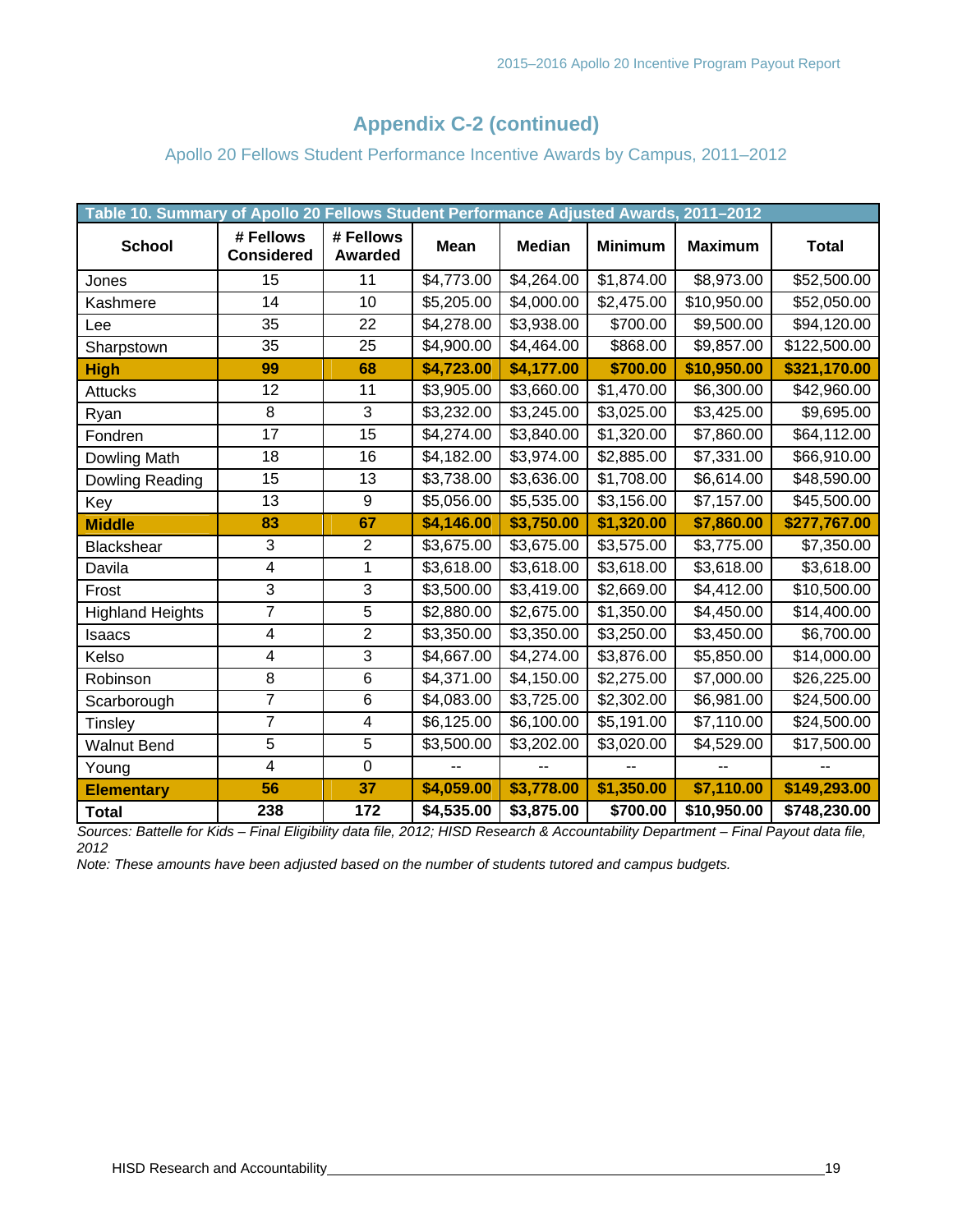#### Apollo 20 Fellows Student Performance Incentive Awards by Campus, 2010–2011

| Table 11. Summary of Apollo 20 Fellows Student Performance Adjusted Awards, 2010-2011 |                                |                      |             |               |                |                |              |  |  |
|---------------------------------------------------------------------------------------|--------------------------------|----------------------|-------------|---------------|----------------|----------------|--------------|--|--|
| <b>School</b>                                                                         | # Fellows<br><b>Considered</b> | # Fellows<br>Awarded | <b>Mean</b> | <b>Median</b> | <b>Minimum</b> | <b>Maximum</b> | Total        |  |  |
| Jones                                                                                 | 15                             | 14                   | \$1,895.00  | \$1,638.00    | \$700.00       | \$3,925.00     | \$26,525.00  |  |  |
| Kashmere                                                                              | 13                             | 13                   | \$3,763.00  | \$3,525.00    | \$2,275.00     | \$7,075.00     | \$48,925.00  |  |  |
| Lee                                                                                   | 49                             | 31                   | \$3,140.00  | \$3,150.00    | \$700.00       | \$7,100.00     | \$97,350.00  |  |  |
| Sharpstown                                                                            | 31                             | 25                   | \$4,534.00  | \$4,715.00    | \$1,308.00     | \$7,826.00     | \$113,339.00 |  |  |
| <b>High</b>                                                                           | 108                            | 83                   | \$3,333.00  | \$3,337.50    | \$700.00       | \$7,826.00     | \$286,139.00 |  |  |
| <b>Attucks</b>                                                                        | 16                             | 12                   | \$3,348.00  | \$3,585.00    | \$1,710.00     | \$4,800.00     | \$40,170.00  |  |  |
| Ryan                                                                                  | 9                              | 6                    | \$3,950.00  | \$4,635.00    | \$1,140.00     | \$6,390.00     | \$23,700.00  |  |  |
| Fondren                                                                               | 22                             | 22                   | \$3,376.00  | \$3,105.00    | \$810.00       | \$6,870.00     | \$74,280.00  |  |  |
| Dowling                                                                               | 43                             | 37                   | \$4,183.00  | \$4,200.00    | \$412.00       | \$8,016.00     | \$154,783.00 |  |  |
| Key                                                                                   | 19                             | 18                   | \$2,660.00  | \$2,235.00    | \$900.00       | \$5,550.00     | \$47,880.00  |  |  |
| <b>Middle</b>                                                                         | 109                            | 95                   | \$3,503.40  | \$3,585.00    | \$412.00       | \$8,016.00     | \$340,813.00 |  |  |
| <b>Total</b>                                                                          | 217                            | 178                  | \$3,427.67  | \$3,525.00    | \$412.00       | \$8,016.00     | \$626,952.00 |  |  |

*Sources: Battelle for Kids – Final Eligibility data file, 2011; HISD Research & Accountability Department – Final Payout data file, 2011*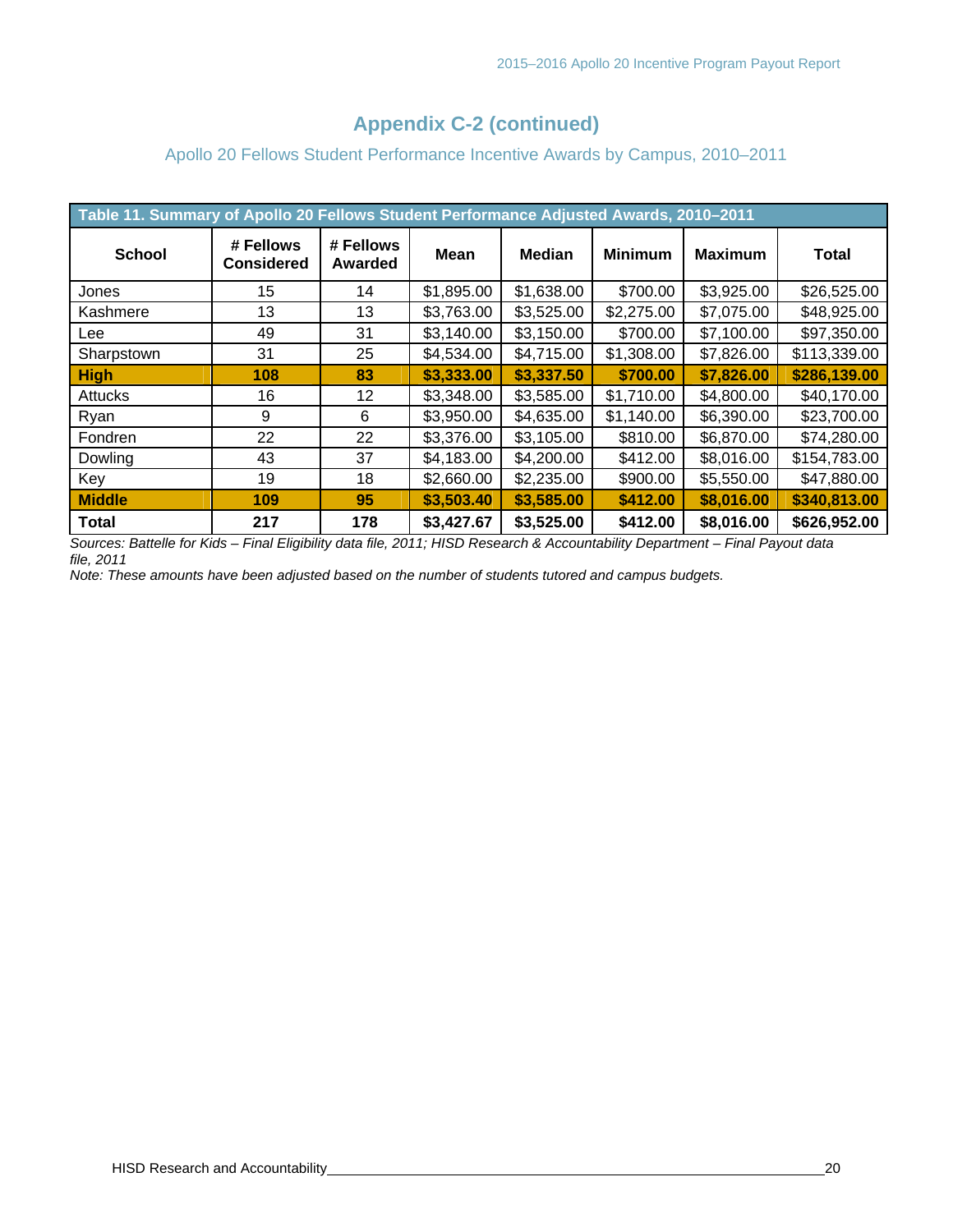### **Appendix C-3**

#### Apollo 20 Principal Incentive Awards by Campus, 2010–2011 to 2014–2015

| Table 12. Comparison of Apollo 20 Principal Awards, 2010-2011 to 2014-2015 |              |              |              |              |              |  |  |  |  |  |
|----------------------------------------------------------------------------|--------------|--------------|--------------|--------------|--------------|--|--|--|--|--|
| <b>School</b>                                                              | <b>Total</b> | <b>Total</b> | <b>Total</b> | <b>Total</b> | <b>Total</b> |  |  |  |  |  |
|                                                                            | 2010-2011    | 2011-2012    | 2012-2013    | 2013-2014    | 2014-2015    |  |  |  |  |  |
| Furr                                                                       |              |              |              | \$13,961.04  | \$1,810.34   |  |  |  |  |  |
| Jones                                                                      | \$9,423.00   | \$12,671.88  | \$10,584.19  | \$5,059.20   | \$28,495.58  |  |  |  |  |  |
| Kashmere                                                                   | \$455.00     | \$10,466.97  | \$3,914.58   | \$1,810.77   | \$3,808.40   |  |  |  |  |  |
| Lee                                                                        | \$13,706.00  | \$17,168.17  | \$7,795.74   | \$10,526.32  | \$12,000.00  |  |  |  |  |  |
| North Forest                                                               |              |              |              | \$10,000.00  | \$11,474.03  |  |  |  |  |  |
| Sharpstown                                                                 | \$7,628.00   | \$8,057.07   | \$6,138.46   | \$0.00       | \$10,025.09  |  |  |  |  |  |
| Waltrip                                                                    | --           | --           | --           | \$17,336.60  | \$1,586.72   |  |  |  |  |  |
| Wheatley                                                                   | ۰.           | --           | --           | \$0.00       | \$2,929.29   |  |  |  |  |  |
| Worthing                                                                   |              |              |              | \$4,148.15   | \$0.00       |  |  |  |  |  |
| <b>High</b>                                                                | \$31,212.00  | \$48,364.09  | \$28,432.97  | \$62,842.08  | \$72,129.45  |  |  |  |  |  |
| <b>Attucks</b>                                                             | \$0.00       | \$5,738.50   | \$2,467.72   | \$1,080.51   | \$0.00       |  |  |  |  |  |
| Cullen                                                                     | --           | --           | --           | \$0.00       | \$141.85     |  |  |  |  |  |
| Deady                                                                      | ц.           | --           | Щ,           | \$2,962.86   | \$0.00       |  |  |  |  |  |
| Dowling                                                                    | \$8,208.00   | \$1,407.00   | \$2,827.27   | \$164.62     | \$2,666.80   |  |  |  |  |  |
| Fondren                                                                    | \$6,670.00   | \$1,418.47   | \$1,510.81   | \$0.00       | \$6,570.93   |  |  |  |  |  |
| <b>Forest Brook</b>                                                        |              | --           |              | \$0.00       | \$0.00       |  |  |  |  |  |
| Holland                                                                    |              |              |              | \$3,367.69   | \$1,666.75   |  |  |  |  |  |
| Key                                                                        | \$10,433.00  | \$4,267.00   | \$4,454.81   | \$40.16      | \$0.00       |  |  |  |  |  |
| Ryan                                                                       | \$6,507.00   | \$0.00       | \$677.63     |              | --           |  |  |  |  |  |
| <b>Middle</b>                                                              | \$31,818.00  | \$12,830.97  | \$11,938.24  | \$7,615.84   | \$11,046.33  |  |  |  |  |  |
| Blackshear                                                                 |              | \$668.63     | \$944.27     | \$342.71     | \$0.00       |  |  |  |  |  |
| Davila                                                                     | --           | \$9,291.57   | \$3,776.52   | \$1,659.92   | \$2,874.71   |  |  |  |  |  |
| Frost                                                                      | --           | \$975.50     | \$1,084.59   | \$211.62     | \$1,773.72   |  |  |  |  |  |
| <b>Highland Heights</b>                                                    | --           | \$546.00     | \$666.40     | \$0.00       | \$1,745.73   |  |  |  |  |  |
| Isaacs                                                                     | --           | \$2,710.60   | \$0.00       | \$3,697.00   | \$4,196.93   |  |  |  |  |  |
| Kelso                                                                      | --           | \$3,930.52   | \$166.65     | \$3,111.22   | \$3,333.00   |  |  |  |  |  |
| Robinson                                                                   |              | \$3,705.20   | \$388.73     | \$1,794.61   | \$2,666.40   |  |  |  |  |  |
| Scarborough                                                                |              | \$0.00       | \$3,165.73   | \$38.76      | \$888.80     |  |  |  |  |  |
| <b>Tinsley</b>                                                             | --           | \$3,332.00   | \$0.00       | \$34.72      | \$0.00       |  |  |  |  |  |
| <b>Walnut Bend</b>                                                         |              | \$3,879.00   | \$610.87     | \$818.10     | \$2,698.14   |  |  |  |  |  |
| Young                                                                      | --           | \$2,935.50   | \$2,970.71   | \$4,767.26   | \$0.00       |  |  |  |  |  |
| <b>Elementary</b>                                                          | --           | \$31,974.52  | \$13,774.47  | \$16,475.92  | \$20,177.43  |  |  |  |  |  |
| <b>Total</b>                                                               | \$63,030.00  | \$93,169.58  | \$54,145.68  | \$86,933.84  | \$103,353.21 |  |  |  |  |  |

*Sources: Battelle for Kids – Final Eligibility data file, 2011–2015; HISD Research & Accountability Department – Final Payout data file, 2011–2015* 

*--These schools did not participate in the Apollo program for specific school years.*